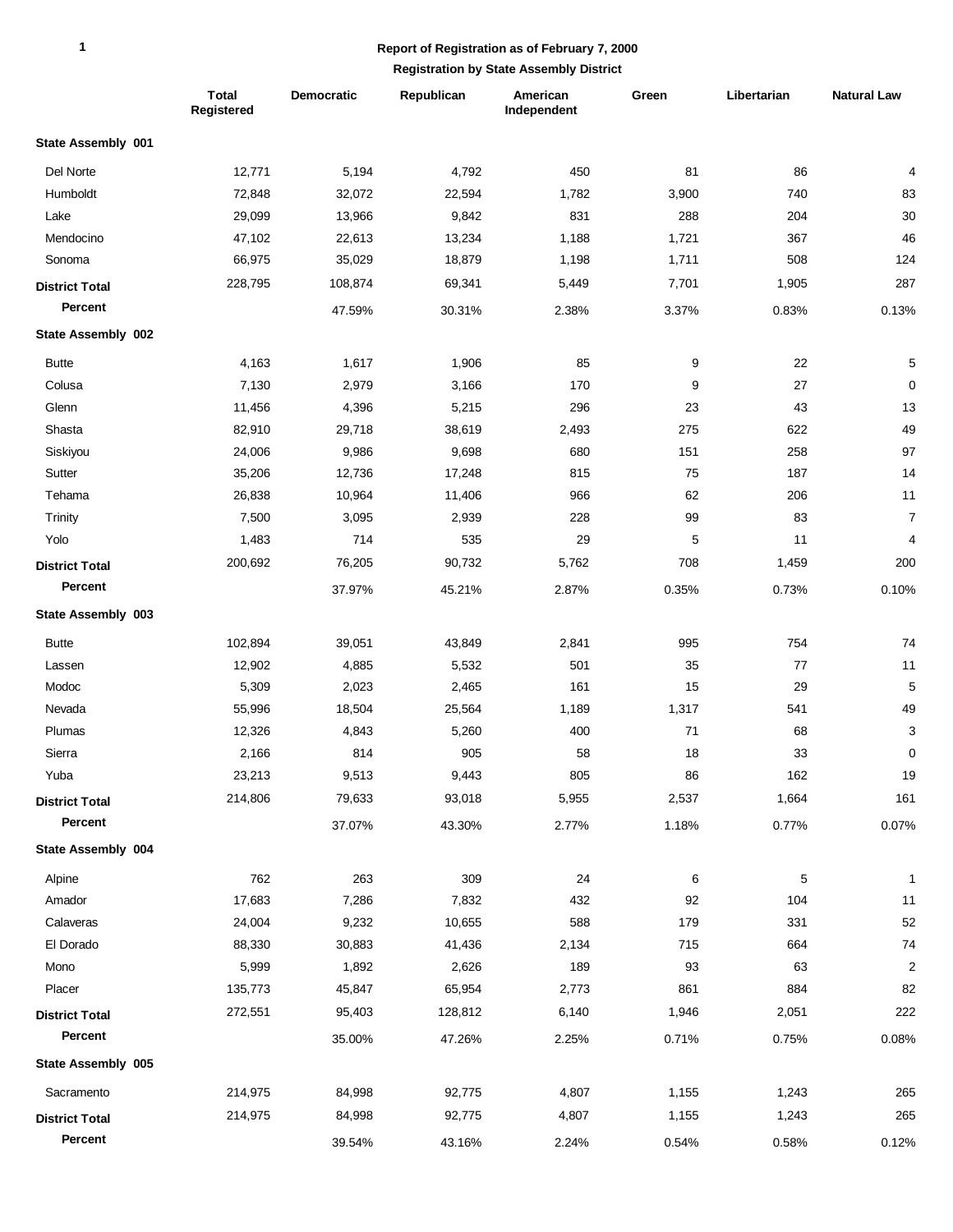| 105     | 93       | 1,966      |
|---------|----------|------------|
| 321     | 491      | 10,865     |
| 189     | 158      | 3,591      |
| 341     | 584      | 7,008      |
| 393     | 719      | 8,414      |
| 1,349   | 2,045    | 31,844     |
| 0.59%   | 0.89%    | 13.92%     |
|         |          |            |
|         |          |            |
| 8<br>19 | 17<br>33 | 494<br>727 |
| 22      | 55       | 1,393      |
| 277     | 594      | 10,263     |
| 69      | 111      | 2,956      |
| 81      | 1,140    | 2,910      |
| 83      | 277      | 2,863      |
| 26      | 163      | 860        |
| 2       | 11       | 172        |
| 587     | 2,401    | 22,638     |
|         |          |            |
| 0.29%   | 1.20%    | 11.28%     |
|         |          |            |
| 347     | 696      | 14,287     |
| 79      | 91       | 1,691      |
| 14      | 17       | 580        |
| 562     | 215      | 8,055      |
| 54      | 103      | 1,524      |
| 9       | 33       | 296        |
| 56      | 137      | 2,992      |
| 1,121   | 1,292    | 29,425     |
| 0.52%   | 0.60%    | 13.70%     |
|         |          |            |
| 5       | 5        | 144        |
| 124     | 175      | 1,627      |
| 158     | 146      | 2,663      |
| 444     | 680      | 11,300     |
| 20      | 29       | 1,085      |
| 925     | 435      | 18,012     |
| 1,676   | 1,470    | 34,831     |
|         |          |            |
| 0.61%   | 0.54%    | 12.78%     |
|         |          |            |
| 1,526   | 972      | 27,234     |
| 1,526   | 972      | 27,234     |
| 0.71%   | 0.45%    | 12.67%     |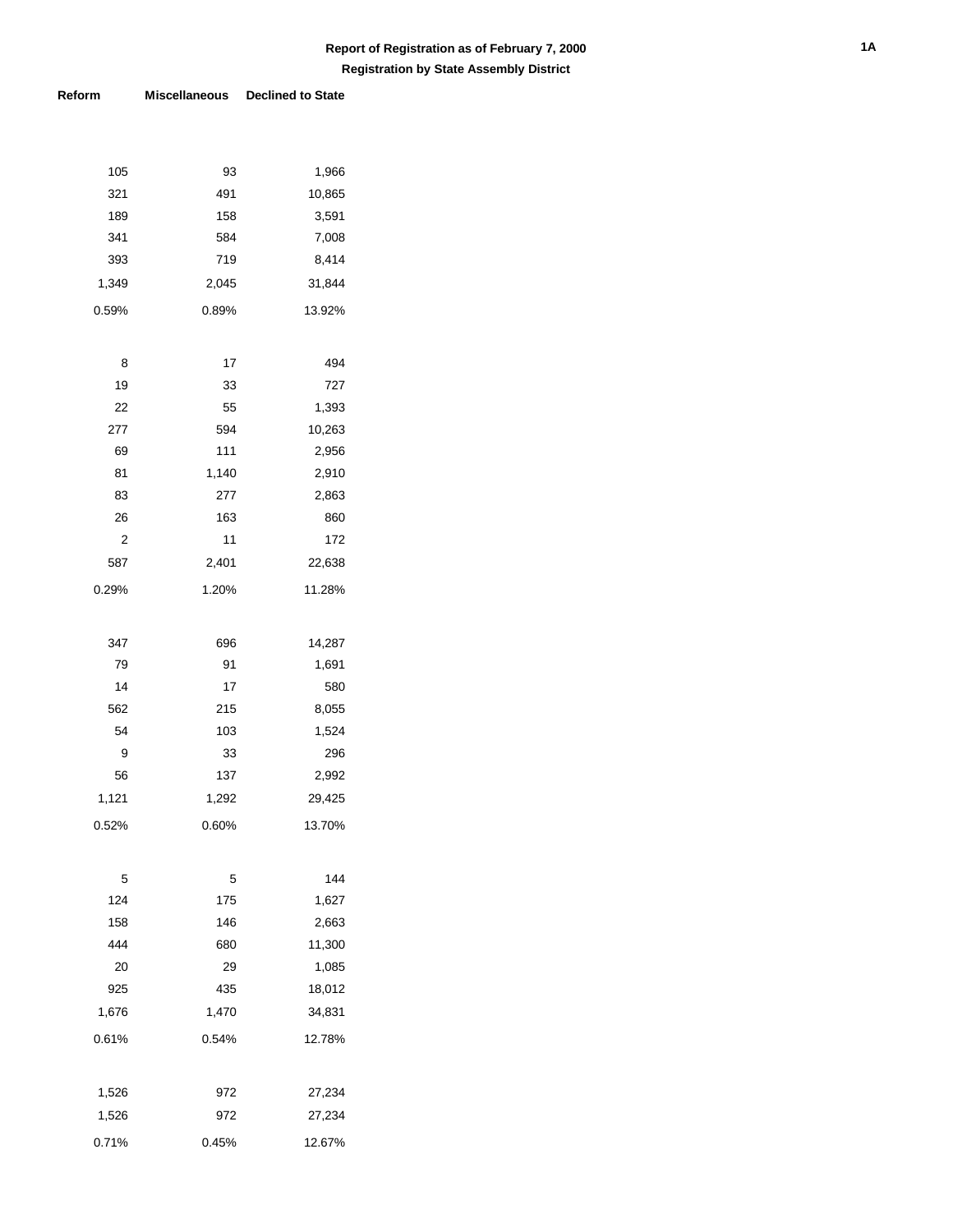|                       | <b>Total</b><br>Registered | <b>Democratic</b> | Republican | American<br>Independent | Green | Libertarian | <b>Natural Law</b> |
|-----------------------|----------------------------|-------------------|------------|-------------------------|-------|-------------|--------------------|
| State Assembly 006    |                            |                   |            |                         |       |             |                    |
| Marin                 | 137,558                    | 69,713            | 38,373     | 2,144                   | 3,009 | 831         | 197                |
| Sonoma                | 85,682                     | 43,691            | 24,617     | 1,737                   | 1,494 | 632         | 93                 |
| <b>District Total</b> | 223,240                    | 113,404           | 62,990     | 3,881                   | 4,503 | 1,463       | 290                |
| Percent               |                            | 50.80%            | 28.22%     | 1.74%                   | 2.02% | 0.66%       | 0.13%              |
| State Assembly 007    |                            |                   |            |                         |       |             |                    |
| Napa                  | 64,049                     | 30,139            | 22,492     | 1,344                   | 614   | 360         | 95                 |
| Solano                | 59,917                     | 37,620            | 12,268     | 1,017                   | 220   | 228         | 91                 |
| Sonoma                | 89,851                     | 45,731            | 28,026     | 1,653                   | 1,374 | 573         | 117                |
| <b>District Total</b> | 213,817                    | 113,490           | 62,786     | 4,014                   | 2,208 | 1,161       | 303                |
| Percent               |                            | 53.08%            | 29.36%     | 1.88%                   | 1.03% | 0.54%       | 0.14%              |
| State Assembly 008    |                            |                   |            |                         |       |             |                    |
| Sacramento            | 5,360                      | 2,375             | 2,195      | 94                      | 12    | 29          | $\overline{c}$     |
| Solano                | 122,193                    | 57,156            | 40,687     | 2,769                   | 542   | 607         | 121                |
| Yolo                  | 73,717                     | 37,658            | 21,692     | 1,395                   | 1,093 | 385         | 114                |
| <b>District Total</b> | 201,270                    | 97,189            | 64,574     | 4,258                   | 1,647 | 1,021       | 237                |
| Percent               |                            | 48.29%            | 32.08%     | 2.12%                   | 0.82% | 0.51%       | 0.12%              |
| State Assembly 009    |                            |                   |            |                         |       |             |                    |
| Sacramento            | 172,682                    | 102,889           | 37,743     | 3,763                   | 1,667 | 896         | 677                |
| <b>District Total</b> | 172,682                    | 102,889           | 37,743     | 3,763                   | 1,667 | 896         | 677                |
| Percent               |                            | 59.58%            | 21.86%     | 2.18%                   | 0.97% | 0.52%       | 0.39%              |
| State Assembly 010    |                            |                   |            |                         |       |             |                    |
| Sacramento            | 182,951                    | 80,993            | 71,721     | 3,806                   | 998   | 852         | 270                |
| San Joaquin           | 42,133                     | 14,736            | 22,742     | 725                     | 88    | 240         | 23                 |
| <b>District Total</b> | 225,084                    | 95,729            | 94,463     | 4,531                   | 1,086 | 1,092       | 293                |
| Percent               |                            | 42.53%            | 41.97%     | 2.01%                   | 0.48% | 0.49%       | 0.13%              |
| State Assembly 011    |                            |                   |            |                         |       |             |                    |
| Contra Costa          | 193,463                    | 101,433           | 56,269     | 3,982                   | 1,103 | 985         | 549                |
| <b>District Total</b> | 193,463                    | 101,433           | 56,269     | 3,982                   | 1,103 | 985         | 549                |
| Percent               |                            | 52.43%            | 29.09%     | 2.06%                   | 0.57% | 0.51%       | 0.28%              |
| State Assembly 012    |                            |                   |            |                         |       |             |                    |
| San Francisco         | 208,767                    | 116,776           | 32,805     | 3,427                   | 3,731 | 1,118       | 645                |
| San Mateo             | 9,486                      | 5,513             | 1,707      | 164                     | 61    | 29          | 41                 |
| <b>District Total</b> | 218,253                    | 122,289           | 34,512     | 3,591                   | 3,792 | 1,147       | 686                |
| Percent               |                            | 56.03%            | 15.81%     | 1.65%                   | 1.74% | 0.53%       | 0.31%              |
| State Assembly 013    |                            |                   |            |                         |       |             |                    |
| San Francisco         | 259,431                    | 151,099           | 32,419     | 4,827                   | 7,530 | 1,967       | 880                |
| <b>District Total</b> | 259,431                    | 151,099           | 32,419     | 4,827                   | 7,530 | 1,967       | 880                |
| Percent               |                            | 58.24%            | 12.50%     | 1.86%                   | 2.90% | 0.76%       | 0.34%              |
| State Assembly 014    |                            |                   |            |                         |       |             |                    |
| Alameda               | 137,362                    | 89,169            | 11,930     | 1,459                   | 6,489 | 903         | 846                |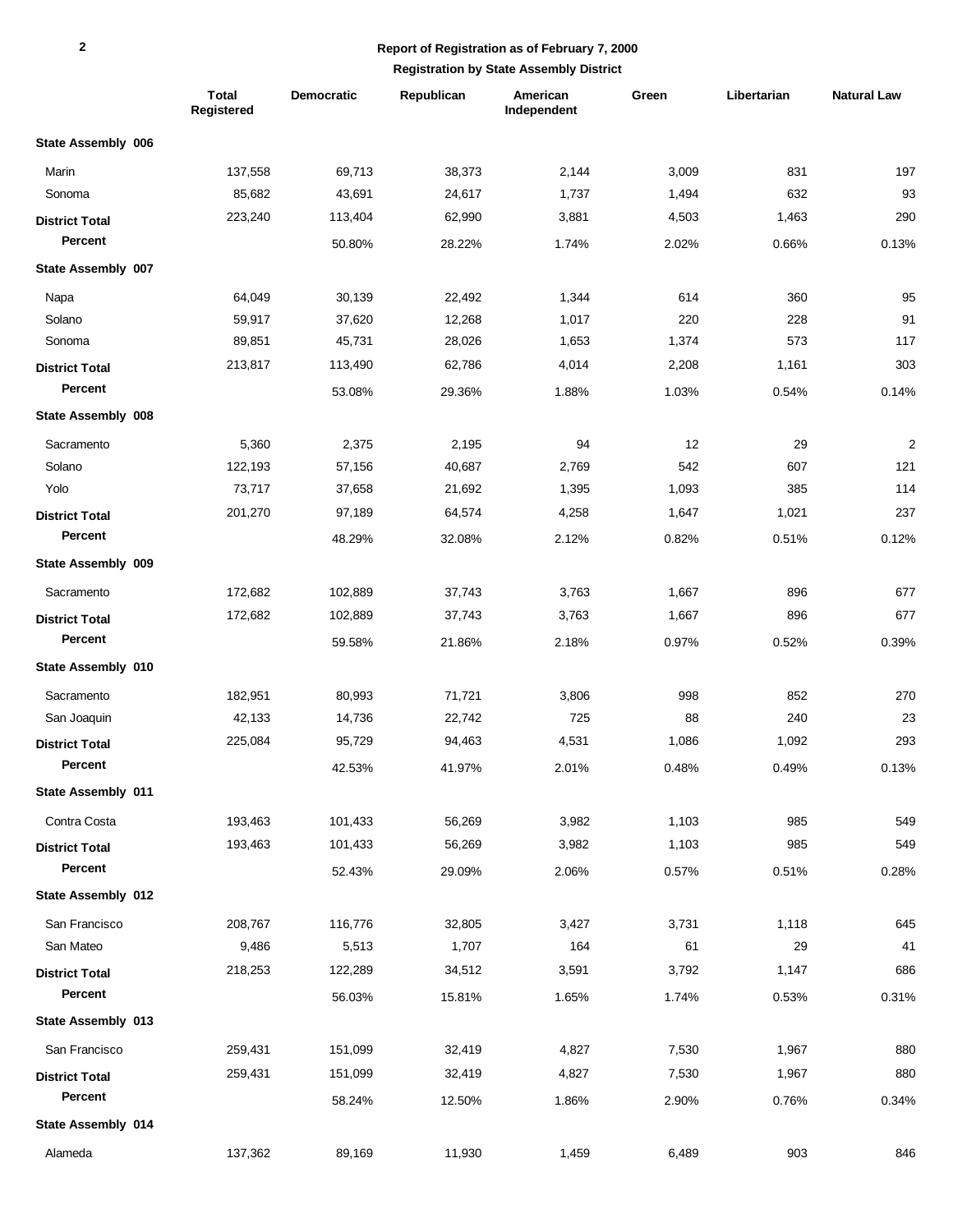| 892   | 524   | 21,875 |
|-------|-------|--------|
| 603   | 842   | 11,973 |
| 1,495 | 1,366 | 33,848 |
| 0.67% | 0.61% | 15.16% |
|       |       |        |
| 303   | 564   | 8,138  |
| 333   | 360   | 7,780  |
| 506   | 892   | 10,979 |
| 1,142 | 1,816 | 26,897 |
| 0.53% | 0.85% | 12.58% |
|       |       |        |
| 30    | 15    | 608    |
| 589   | 736   | 18,986 |
| 284   | 749   | 10,347 |
| 903   | 1,500 | 29,941 |
| 0.45% | 0.75% | 14.88% |
|       |       |        |
| 1,404 | 1,529 | 22,114 |
| 1,404 | 1,529 | 22,114 |
| 0.81% | 0.89% | 12.81% |
|       |       |        |
| 1,009 | 806   | 22,496 |
| 107   | 656   | 2,816  |
| 1,116 | 1,462 | 25,312 |
| 0.50% | 0.65% | 11.25% |
|       |       |        |
| 1,020 | 7,013 | 21,109 |
| 1,020 | 7,013 | 21,109 |
| 0.53% | 3.62% | 10.91% |
|       |       |        |
| 550   | 1,470 | 48,245 |
| 18    | 65    | 1,888  |
| 568   | 1,535 | 50,133 |
| 0.26% | 0.70% | 22.97% |
|       |       |        |
| 1,006 | 2,440 | 57,263 |
| 1,006 | 2,440 | 57,263 |
| 0.39% | 0.94% | 22.07% |
|       |       |        |
| 288   | 2,739 | 23,539 |
|       |       |        |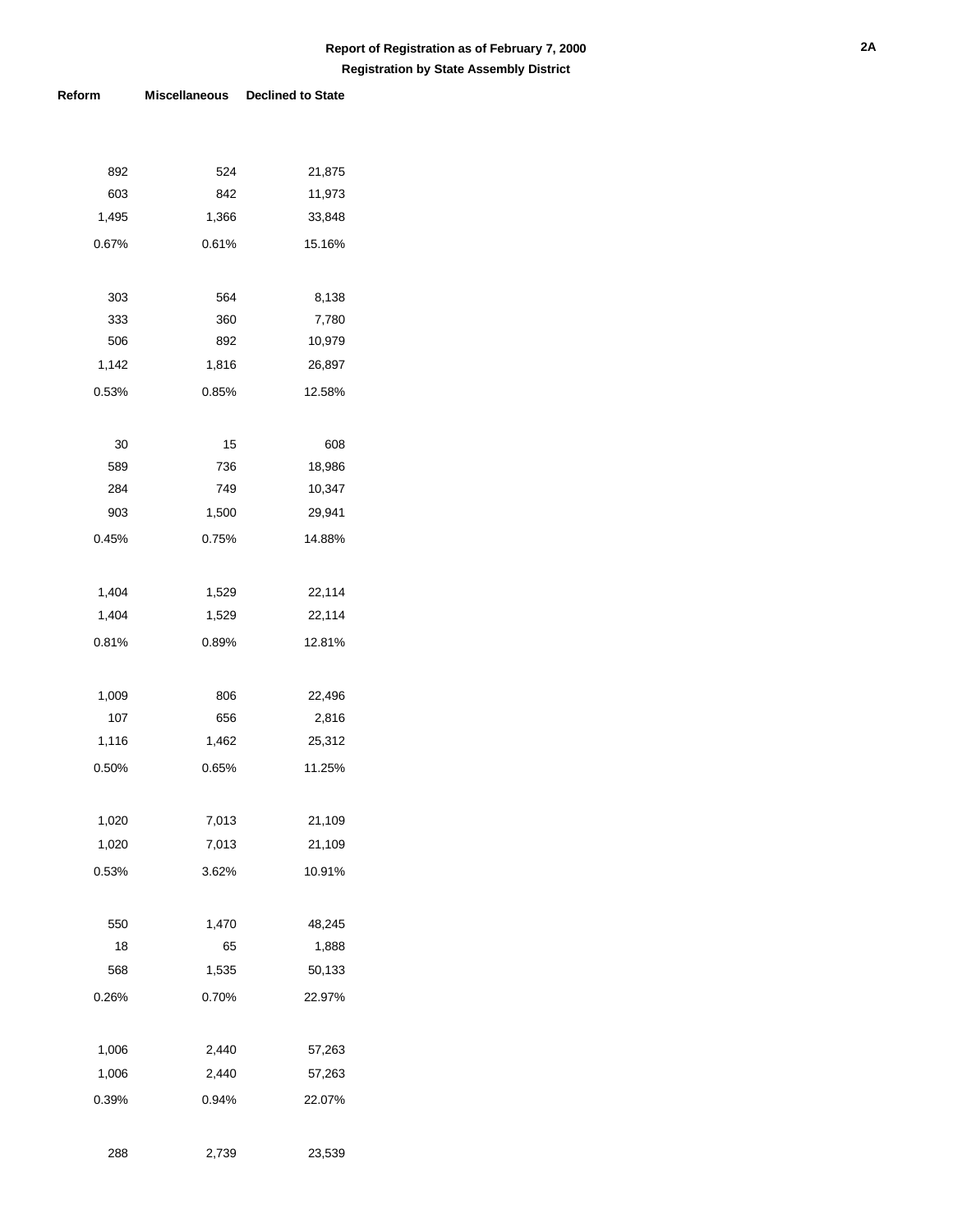|                       | <b>Total</b><br>Registered | <b>Democratic</b> | Republican | American<br>Independent | Green | Libertarian | <b>Natural Law</b> |
|-----------------------|----------------------------|-------------------|------------|-------------------------|-------|-------------|--------------------|
| State Assembly 014    |                            |                   |            |                         |       |             |                    |
| Contra Costa          | 71,834                     | 49,560            | 9,505      | 1,042                   | 1,129 | 265         | 425                |
| <b>District Total</b> | 209,196                    | 138,729           | 21,435     | 2,501                   | 7,618 | 1,168       | 1,271              |
| Percent               |                            | 66.32%            | 10.25%     | 1.20%                   | 3.64% | 0.56%       | 0.61%              |
| State Assembly 015    |                            |                   |            |                         |       |             |                    |
| Alameda               | 61,753                     | 24,053            | 25,510     | 1,343                   | 252   | 318         | 43                 |
| Contra Costa          | 192,211                    | 71,938            | 87,733     | 3,041                   | 994   | 882         | 358                |
| <b>District Total</b> | 253,964                    | 95,991            | 113,243    | 4,384                   | 1,246 | 1,200       | 401                |
| Percent               |                            | 37.80%            | 44.59%     | 1.73%                   | 0.49% | 0.47%       | 0.16%              |
| State Assembly 016    |                            |                   |            |                         |       |             |                    |
| Alameda               | 164,664                    | 106,595           | 22,917     | 2,484                   | 2,584 | 656         | 1,365              |
| <b>District Total</b> | 164,664                    | 106,595           | 22,917     | 2,484                   | 2,584 | 656         | 1,365              |
| Percent               |                            | 64.73%            | 13.92%     | 1.51%                   | 1.57% | 0.40%       | 0.83%              |
| State Assembly 017    |                            |                   |            |                         |       |             |                    |
| San Joaquin           | 154,621                    | 71,254            | 65,396     | 2,476                   | 417   | 673         | 128                |
| <b>District Total</b> | 154,621                    | 71,254            | 65,396     | 2,476                   | 417   | 673         | 128                |
| Percent               |                            | 46.08%            | 42.29%     | 1.60%                   | 0.27% | 0.44%       | 0.08%              |
| State Assembly 018    |                            |                   |            |                         |       |             |                    |
| Alameda               | 172,711                    | 97,080            | 42,879     | 3,031                   | 903   | 793         | 440                |
| <b>District Total</b> | 172,711                    | 97,080            | 42,879     | 3,031                   | 903   | 793         | 440                |
| Percent               |                            | 56.21%            | 24.83%     | 1.75%                   | 0.52% | 0.46%       | 0.25%              |
| State Assembly 019    |                            |                   |            |                         |       |             |                    |
| San Mateo             | 175,425                    | 93,002            | 46,503     | 3,125                   | 1,133 | 823         | 464                |
| <b>District Total</b> | 175,425                    | 93,002            | 46,503     | 3,125                   | 1,133 | 823         | 464                |
| Percent               |                            | 53.02%            | 26.51%     | 1.78%                   | 0.65% | 0.47%       | 0.26%              |
| State Assembly 020    |                            |                   |            |                         |       |             |                    |
| Alameda               | 104,485                    | 49,653            | 31,592     | 1,870                   | 520   | 569         | 159                |
| Santa Clara           | 66,763                     | 29,416            | 19,728     | 1,359                   | 262   | 430         | 134                |
| <b>District Total</b> | 171,248                    | 79,069            | 51,320     | 3,229                   | 782   | 999         | 293                |
| Percent               |                            | 46.17%            | 29.97%     | 1.89%                   | 0.46% | 0.58%       | 0.17%              |
| State Assembly 021    |                            |                   |            |                         |       |             |                    |
| San Mateo             | 130,277                    | 62,287            | 41,499     | 2,187                   | 1,277 | 865         | 208                |
| Santa Clara           | 69,662                     | 32,081            | 22,770     | 768                     | 876   | 525         | 147                |
| <b>District Total</b> | 199,939                    | 94,368            | 64,269     | 2,955                   | 2,153 | 1,390       | 355                |
| Percent               |                            | 47.20%            | 32.14%     | 1.48%                   | 1.08% | 0.70%       | 0.18%              |
| State Assembly 022    |                            |                   |            |                         |       |             |                    |
| Santa Clara           | 173,470                    | 81,115            | 52,270     | 3,079                   | 1,337 | 1,511       | 356                |
| <b>District Total</b> | 173,470                    | 81,115            | 52,270     | 3,079                   | 1,337 | 1,511       | 356                |
| Percent               |                            | 46.76%            | 30.13%     | 1.77%                   | 0.77% | 0.87%       | 0.21%              |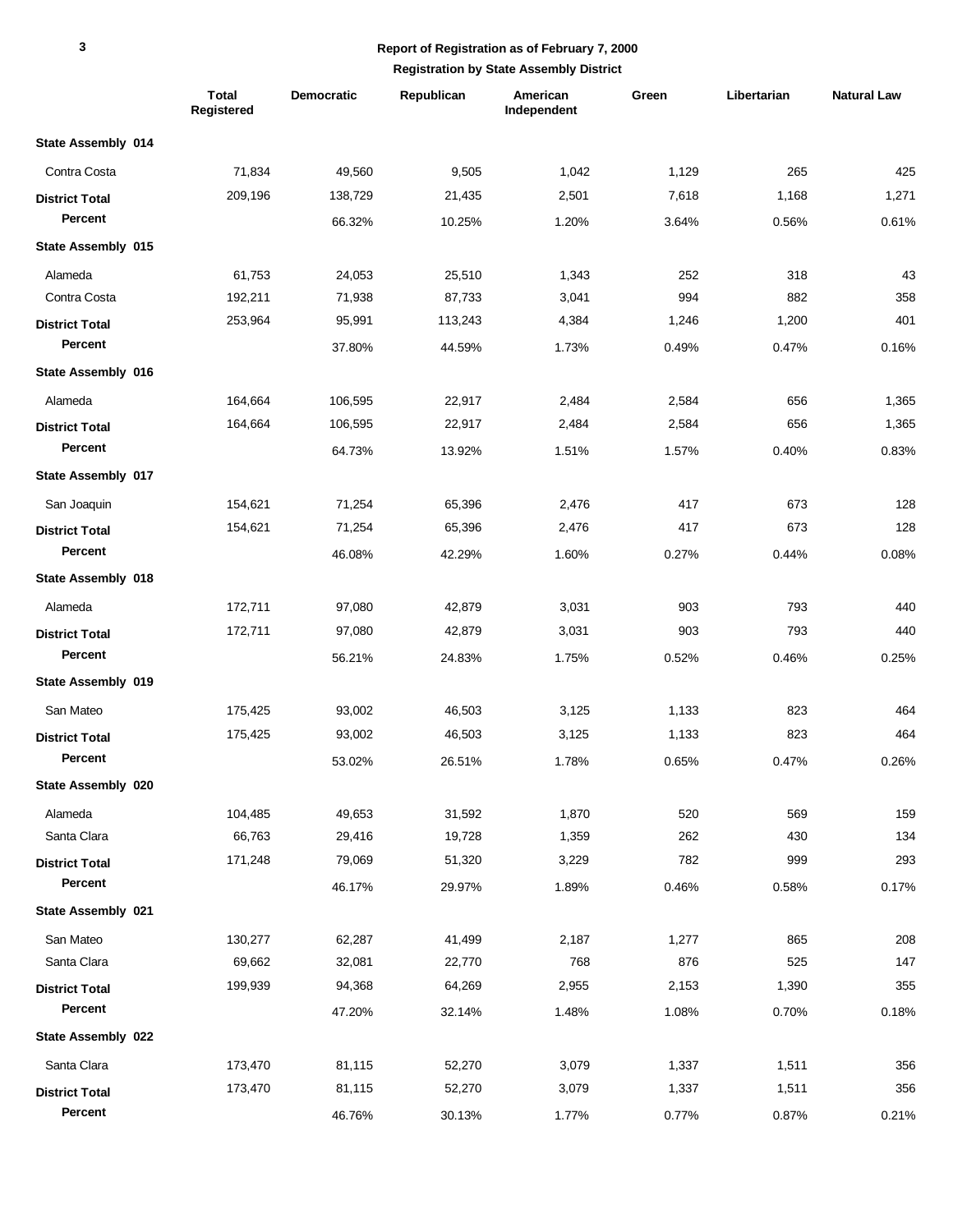| 265   | 3,154 | 6,489  |
|-------|-------|--------|
| 553   | 5,893 | 30,028 |
| 0.26% | 2.82% | 14.35% |
|       |       |        |
| 229   | 473   | 9,532  |
| 954   | 5,717 | 20,594 |
| 1,183 | 6,190 | 30,126 |
| 0.47% | 2.44% | 11.86% |
|       |       |        |
| 341   | 2,457 | 25,265 |
| 341   | 2,457 | 25,265 |
| 0.21% | 1.49% | 15.34% |
|       |       |        |
| 415   | 3,286 | 10,576 |
| 415   | 3,286 | 10,576 |
| 0.27% | 2.13% | 6.84%  |
|       |       |        |
| 737   | 1,710 | 25,138 |
| 737   | 1,710 | 25,138 |
| 0.43% | 0.99% | 14.55% |
|       |       |        |
| 682   | 744   | 28,949 |
| 682   | 744   | 28,949 |
| 0.39% | 0.42% | 16.50% |
|       |       |        |
| 396   | 1,029 | 18,697 |
| 469   | 383   | 14,582 |
| 865   | 1,412 | 33,279 |
| 0.51% | 0.82% | 19.43% |
|       |       |        |
| 735   | 569   | 20,650 |
| 391   | 178   | 11,926 |
| 1,126 | 747   | 32,576 |
| 0.56% | 0.37% | 16.29% |
|       |       |        |
| 1,293 | 712   | 31,797 |
| 1,293 | 712   | 31,797 |
| 0.75% | 0.41% | 18.33% |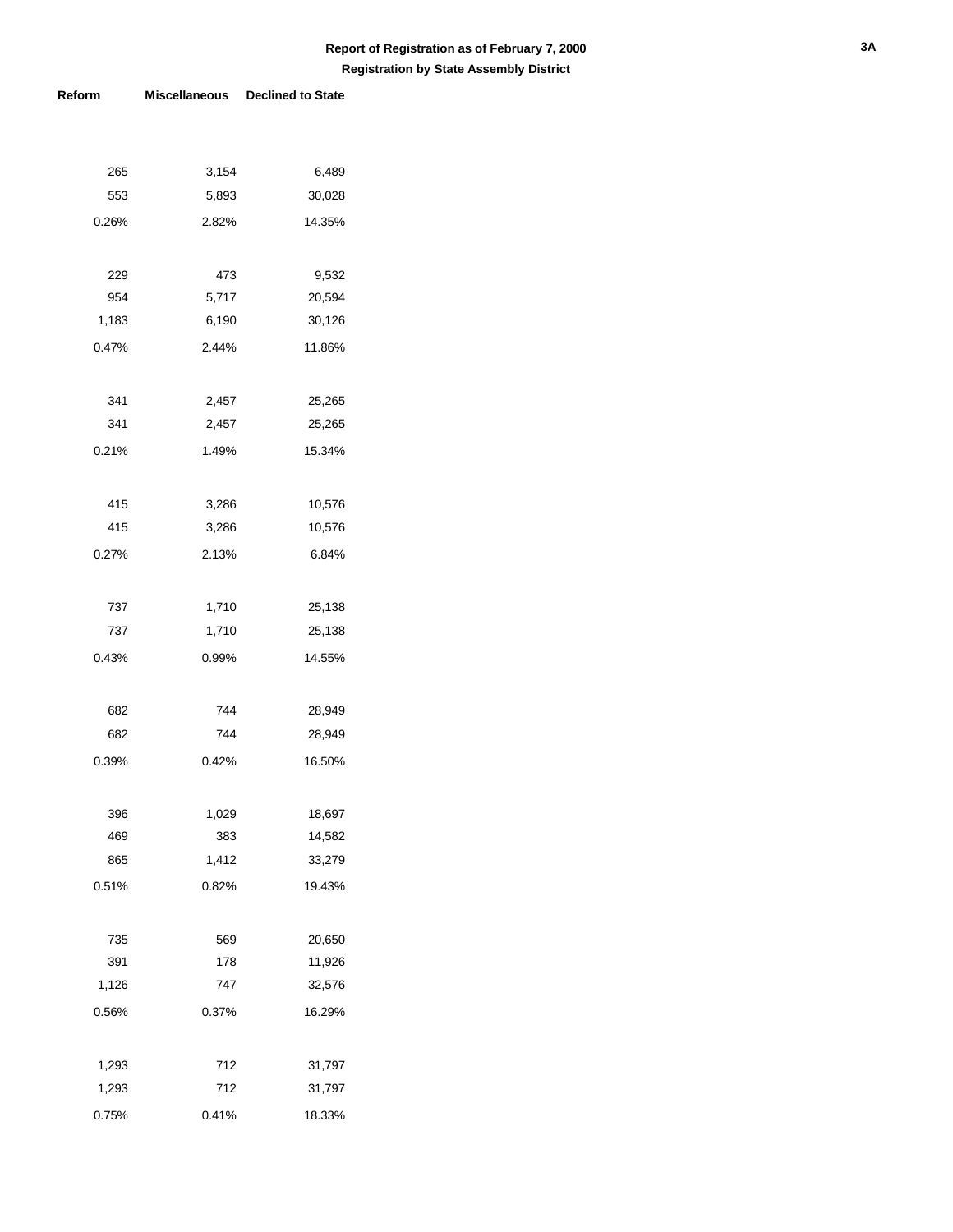## **Report of Registration as of February 7, 2000**

|                       | Total<br>Registered | <b>Democratic</b> | Republican | American<br>Independent | Green | Libertarian | <b>Natural Law</b>      |
|-----------------------|---------------------|-------------------|------------|-------------------------|-------|-------------|-------------------------|
| State Assembly 023    |                     |                   |            |                         |       |             |                         |
| Santa Clara           | 129,896             | 71,420            | 28,057     | 2,920                   | 849   | 948         | 384                     |
| <b>District Total</b> | 129,896             | 71,420            | 28,057     | 2,920                   | 849   | 948         | 384                     |
| Percent               |                     | 54.98%            | 21.60%     | 2.25%                   | 0.65% | 0.73%       | 0.30%                   |
| State Assembly 024    |                     |                   |            |                         |       |             |                         |
| Santa Clara           | 210,608             | 87,768            | 80,075     | 3,781                   | 1,166 | 1,497       | 360                     |
| <b>District Total</b> | 210,608             | 87,768            | 80,075     | 3,781                   | 1,166 | 1,497       | 360                     |
| Percent               |                     | 41.67%            | 38.02%     | 1.80%                   | 0.55% | 0.71%       | 0.17%                   |
| State Assembly 025    |                     |                   |            |                         |       |             |                         |
| Fresno                | 29,836              | 10,000            | 16,008     | 523                     | 65    | 118         | 36                      |
| Madera                | 44,413              | 17,206            | 20,669     | 1,041                   | 159   | 224         | 58                      |
| Mariposa              | 10,125              | 3,697             | 4,606      | 255                     | 96    | 85          | 8                       |
| Stanislaus            | 100,726             | 44,332            | 41,176     | 2,349                   | 285   | 457         | 81                      |
| Tuolumne              | 30,436              | 12,709            | 12,940     | 772                     | 211   | 185         | 24                      |
| <b>District Total</b> | 215,536             | 87,944            | 95,399     | 4,940                   | 816   | 1,069       | 207                     |
| Percent               |                     | 40.80%            | 44.26%     | 2.29%                   | 0.38% | 0.50%       | 0.10%                   |
| State Assembly 026    |                     |                   |            |                         |       |             |                         |
| Merced                | 78,466              | 42,290            | 25,667     | 1,697                   | 144   | 272         | 50                      |
| San Joaquin           | 5,009               | 1,995             | 2,315      | 119                     | 8     | 34          | $\overline{\mathbf{c}}$ |
| Stanislaus            | 84,830              | 41,800            | 30,198     | 2,013                   | 203   | 417         | 79                      |
| <b>District Total</b> | 168,305             | 86,085            | 58,180     | 3,829                   | 355   | 723         | 131                     |
| Percent               |                     | 51.15%            | 34.57%     | 2.28%                   | 0.21% | 0.43%       | 0.08%                   |
| State Assembly 027    |                     |                   |            |                         |       |             |                         |
| Monterey              | 83,808              | 37,404            | 29,472     | 1,821                   | 852   | 510         | 113                     |
| Santa Cruz            | 118,390             | 60,034            | 28,848     | 2,028                   | 4,758 | 1,446       | 289                     |
| <b>District Total</b> | 202,198             | 97,438            | 58,320     | 3,849                   | 5,610 | 1,956       | 402                     |
| Percent               |                     | 48.19%            | 28.84%     | 1.90%                   | 2.77% | 0.97%       | 0.20%                   |
| State Assembly 028    |                     |                   |            |                         |       |             |                         |
| Monterey              | 61,897              | 34,082            | 17,478     | 1,283                   | 199   | 262         | 47                      |
| San Benito            | 24,458              | 11,341            | 8,684      | 589                     | 108   | 192         | 15                      |
| Santa Clara           | 67,600              | 30,010            | 24,186     | 1,322                   | 229   | 437         | 110                     |
| Santa Cruz            | 16,607              | 10,012            | 3,700      | 240                     | 90    | 59          | 19                      |
| <b>District Total</b> | 170,562             | 85,445            | 54,048     | 3,434                   | 626   | 950         | 191                     |
| Percent               |                     | 50.10%            | 31.69%     | 2.01%                   | 0.37% | 0.56%       | 0.11%                   |
| State Assembly 029    |                     |                   |            |                         |       |             |                         |
| Fresno                | 155,879             | 61,736            | 73,059     | 2,996                   | 541   | 759         | 188                     |
| Tulare                | 47,961              | 16,614            | 23,989     | 1,123                   | 147   | 218         | 67                      |
| <b>District Total</b> | 203,840             | 78,350            | 97,048     | 4,119                   | 688   | 977         | 255                     |
| Percent               |                     | 38.44%            | 47.61%     | 2.02%                   | 0.34% | 0.48%       | 0.13%                   |
| State Assembly 030    |                     |                   |            |                         |       |             |                         |
| Fresno                | 33,940              | 16,573            | 12,355     | 791                     | 82    | 141         | 31                      |
| Kern                  | 55,450              | 30,574            | 16,808     | 1,617                   | 75    | 241         | 87                      |
| Kings                 | 41,953              | 18,097            | 17,625     | 1,063                   | 53    | 122         | 67                      |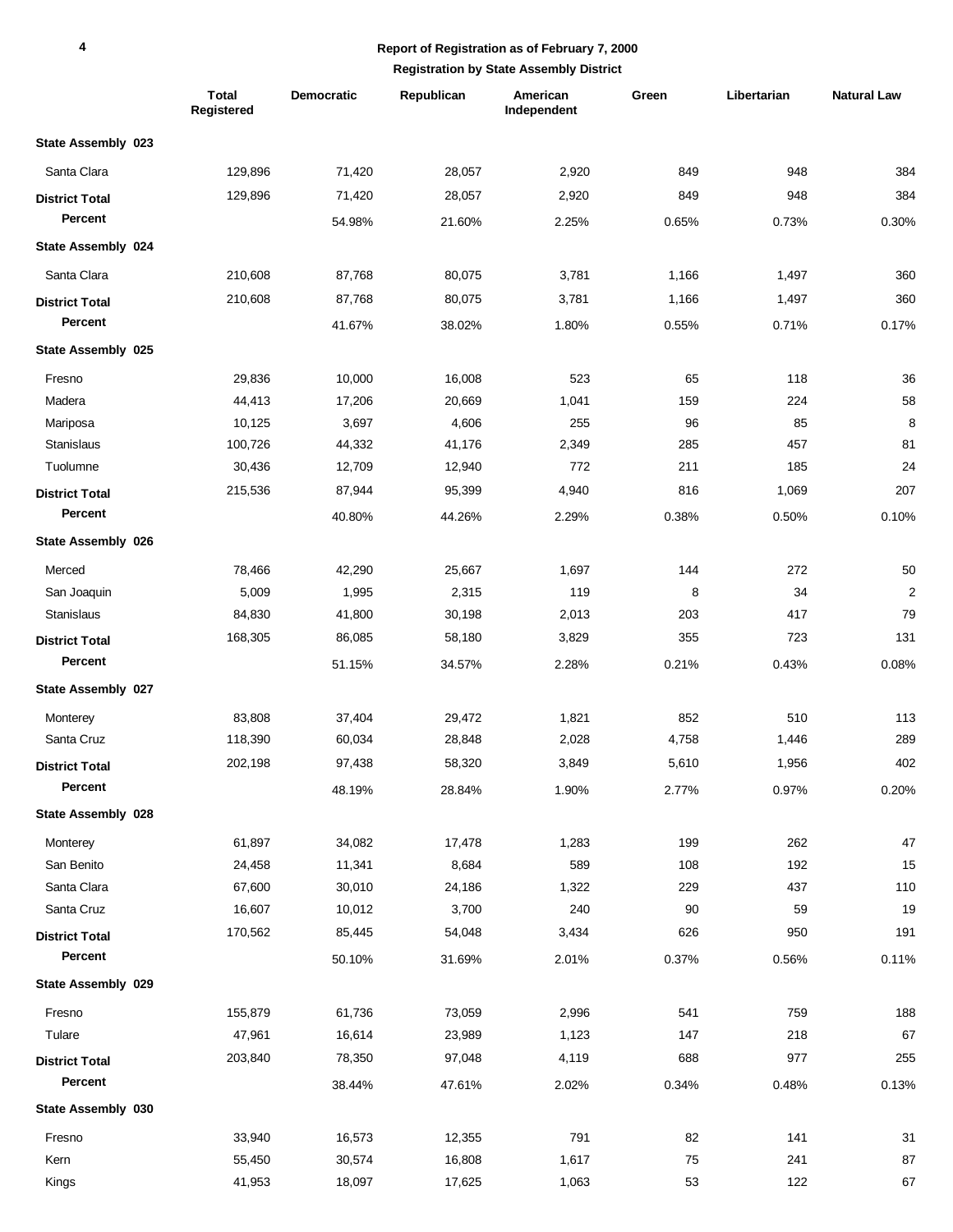| 965   | 1,227 | 23,126 |
|-------|-------|--------|
| 965   | 1,227 | 23,126 |
| 0.74% | 0.94% | 17.80% |
|       |       |        |
| 1,293 | 623   | 34,045 |
| 1,293 | 623   | 34,045 |
| 0.61% | 0.30% | 16.17% |
|       |       |        |
| 105   | 53    | 2,928  |
| 167   | 266   | 4,623  |
| 41    | 86    | 1,251  |
| 641   | 934   | 10,471 |
| 257   | 140   | 3,198  |
| 1,211 | 1,479 | 22,471 |
| 0.56% | 0.69% | 10.43% |
|       |       |        |
| 242   | 334   | 7,770  |
| 13    | 106   | 417    |
| 392   | 901   | 8,827  |
| 647   | 1,341 | 17,014 |
| 0.38% | 0.80% | 10.11% |
|       |       |        |
| 502   | 776   | 12,358 |
| 883   | 1,141 | 18,963 |
| 1,385 | 1,917 | 31,321 |
| 0.68% | 0.95% | 15.49% |
|       |       |        |
| 204   | 530   | 7,812  |
| 135   | 162   | 3,232  |
| 341   | 291   | 10,674 |
| 76    | 151   | 2,260  |
| 756   | 1,134 | 23,978 |
| 0.44% | 0.66% | 14.06% |
|       |       |        |
| 541   | 462   | 15,597 |
| 108   | 181   | 5,514  |
| 649   | 643   | 21,111 |
| 0.32% | 0.32% | 10.36% |
|       |       |        |
| 144   | 179   | 3,644  |
| 219   | 376   | 5,453  |
| 110   | 286   | 4,530  |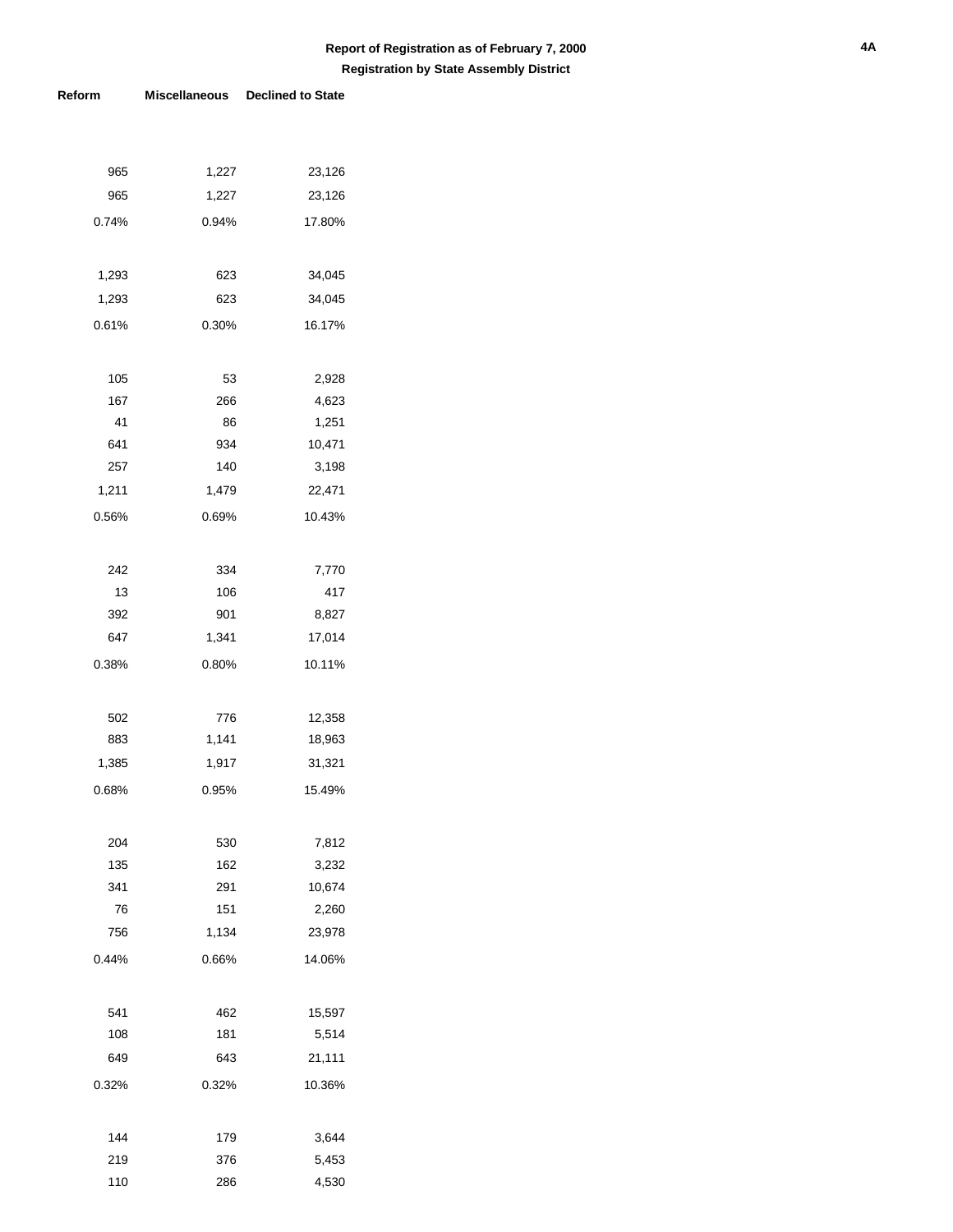|                       | <b>Total</b><br>Registered | Democratic | Republican | American<br>Independent | Green | Libertarian | <b>Natural Law</b> |
|-----------------------|----------------------------|------------|------------|-------------------------|-------|-------------|--------------------|
| State Assembly 030    |                            |            |            |                         |       |             |                    |
| Madera                | 2,923                      | 1,109      | 1,452      | 61                      | 4     | 8           | 4                  |
| <b>District Total</b> | 134,266                    | 66,353     | 48,240     | 3,532                   | 214   | 512         | 189                |
| Percent               |                            | 49.42%     | 35.93%     | 2.63%                   | 0.16% | 0.38%       | 0.14%              |
| State Assembly 031    |                            |            |            |                         |       |             |                    |
| Fresno                | 92,088                     | 51,295     | 28,083     | 1,781                   | 279   | 360         | 152                |
| Tulare                | 27,524                     | 13,487     | 9,828      | 620                     | 50    | 104         | 45                 |
| <b>District Total</b> | 119,612                    | 64,782     | 37,911     | 2,401                   | 329   | 464         | 197                |
| Percent               |                            | 54.16%     | 31.69%     | 2.01%                   | 0.28% | 0.39%       | 0.16%              |
| State Assembly 032    |                            |            |            |                         |       |             |                    |
| Kern                  | 149,057                    | 52,081     | 76,022     | 3,970                   | 325   | 883         | 147                |
| Tulare                | 42,439                     | 17,473     | 18,606     | 1,086                   | 83    | 160         | 50                 |
| <b>District Total</b> | 191,496                    | 69,554     | 94,628     | 5,056                   | 408   | 1,043       | 197                |
| Percent               |                            | 36.32%     | 49.42%     | 2.64%                   | 0.21% | 0.54%       | 0.10%              |
| State Assembly 033    |                            |            |            |                         |       |             |                    |
| San Luis Obispo       | 130,828                    | 48,456     | 57,684     | 2,896                   | 1,514 | 945         | 253                |
| Santa Barbara         | 70,581                     | 28,292     | 30,719     | 1,483                   | 189   | 322         | 60                 |
| <b>District Total</b> | 201,409                    | 76,748     | 88,403     | 4,379                   | 1,703 | 1,267       | 313                |
| Percent               |                            | 38.11%     | 43.89%     | 2.17%                   | 0.85% | 0.63%       | 0.16%              |
| State Assembly 034    |                            |            |            |                         |       |             |                    |
| Inyo                  | 9,593                      | 3,429      | 4,638      | 263                     | 55    | 53          | 5                  |
| Kern                  | 48,613                     | 14,678     | 24,491     | 1,595                   | 121   | 399         | 50                 |
| San Bernardino        | 123,401                    | 46,108     | 54,485     | 4,342                   | 245   | 772         | 105                |
| <b>District Total</b> | 181,607                    | 64,215     | 83,614     | 6,200                   | 421   | 1,224       | 160                |
| Percent               |                            | 35.36%     | 46.04%     | 3.41%                   | 0.23% | 0.67%       | 0.09%              |
| State Assembly 035    |                            |            |            |                         |       |             |                    |
| Santa Barbara         | 133,001                    | 56,538     | 45,396     | 2,666                   | 2,257 | 994         | 329                |
| Ventura               | 89,762                     | 38,282     | 33,500     | 2,093                   | 1,180 | 640         | 308                |
| <b>District Total</b> | 222,763                    | 94,820     | 78,896     | 4,759                   | 3,437 | 1,634       | 637                |
| Percent               |                            | 42.57%     | 35.42%     | 2.14%                   | 1.54% | 0.73%       | 0.29%              |
| State Assembly 036    |                            |            |            |                         |       |             |                    |
| Los Angeles           | 203,149                    | 71,180     | 95,736     | 5,206                   | 535   | 1,036       | 545                |
| <b>District Total</b> | 203,149                    | 71,180     | 95,736     | 5,206                   | 535   | 1,036       | 545                |
| Percent               |                            | 35.04%     | 47.13%     | 2.56%                   | 0.26% | 0.51%       | 0.27%              |
| State Assembly 037    |                            |            |            |                         |       |             |                    |
| Ventura               | 191,439                    | 74,691     | 79,830     | 4,181                   | 869   | 1,075       | 566                |
| <b>District Total</b> | 191,439                    | 74,691     | 79,830     | 4,181                   | 869   | 1,075       | 566                |
| Percent               |                            | 39.02%     | 41.70%     | 2.18%                   | 0.45% | 0.56%       | 0.30%              |
| State Assembly 038    |                            |            |            |                         |       |             |                    |
| Los Angeles           | 124,057                    | 53,394     | 48,939     | 2,012                   | 569   | 699         | 284                |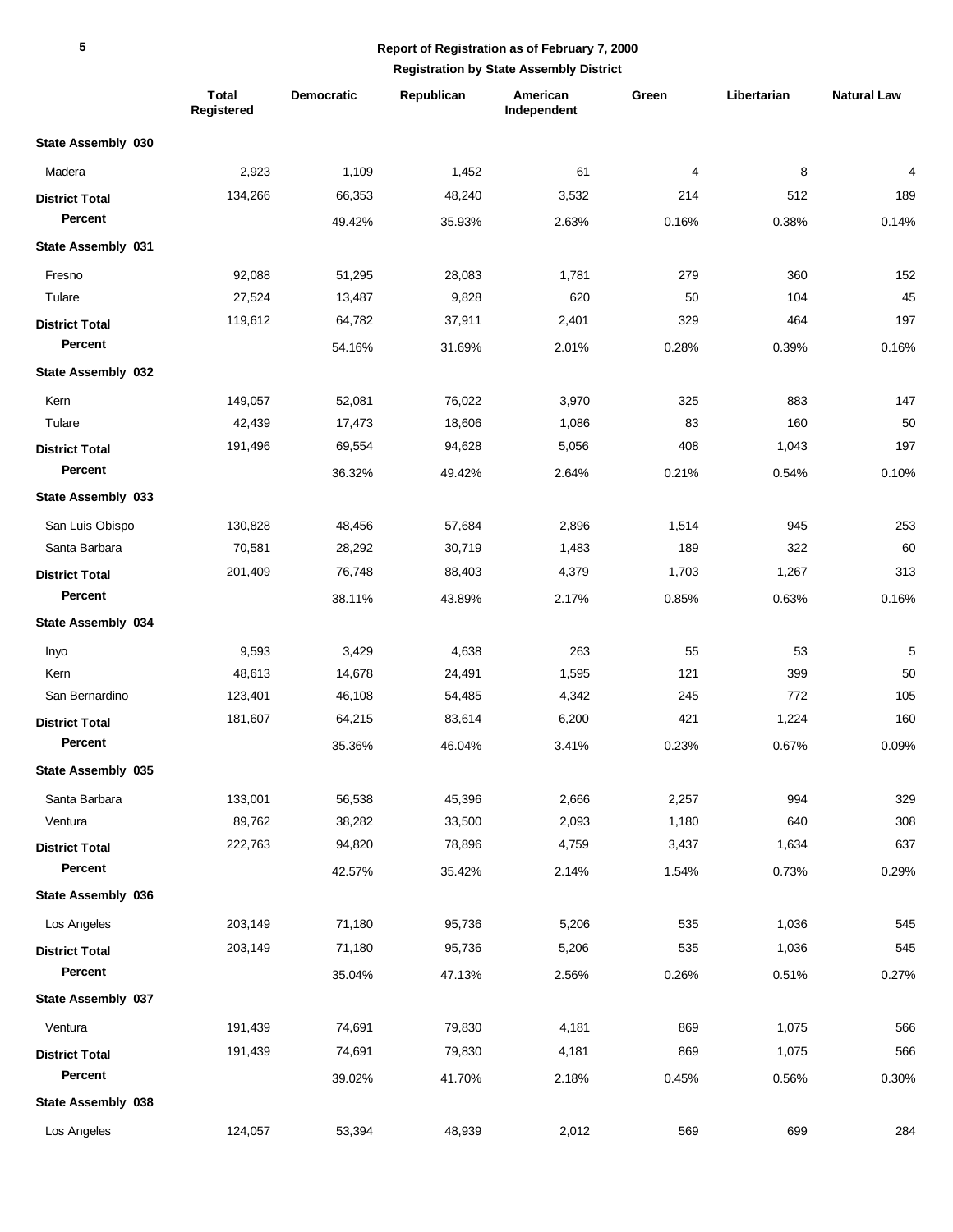| 4     | 10    | 271    |
|-------|-------|--------|
| 477   | 851   | 13,898 |
| 0.36% | 0.63% | 10.35% |
|       |       |        |
| 375   | 554   | 9,209  |
| 82    | 169   | 3,139  |
| 457   | 723   | 12,348 |
| 0.38% | 0.60% | 10.32% |
|       |       |        |
| 724   | 510   | 14,395 |
| 129   | 201   | 4,651  |
| 853   | 711   | 19,046 |
| 0.45% | 0.37% | 9.95%  |
|       |       |        |
| 658   | 2,026 | 16,396 |
| 395   | 749   | 8,372  |
| 1,053 | 2,775 | 24,768 |
| 0.52% | 1.38% | 12.30% |
|       |       |        |
| 21    | 85    | 1,044  |
| 223   | 197   | 6,859  |
| 956   | 1,232 | 15,156 |
| 1,200 | 1,514 | 23,059 |
| 0.66% | 0.83% | 12.70% |
|       |       |        |
| 501   | 2,065 | 22,255 |
| 766   | 961   | 12,032 |
| 1,267 | 3,026 | 34,287 |
| 0.57% | 1.36% | 15.39% |
|       |       |        |
| 1,044 | 1,559 | 26,308 |
| 1,044 | 1,559 | 26,308 |
| 0.51% | 0.77% | 12.95% |
|       |       |        |
| 1,356 | 2,015 | 26,856 |
| 1,356 | 2,015 | 26,856 |
|       |       |        |
| 0.71% | 1.05% | 14.03% |
|       |       |        |
| 700   | 1,128 | 16,332 |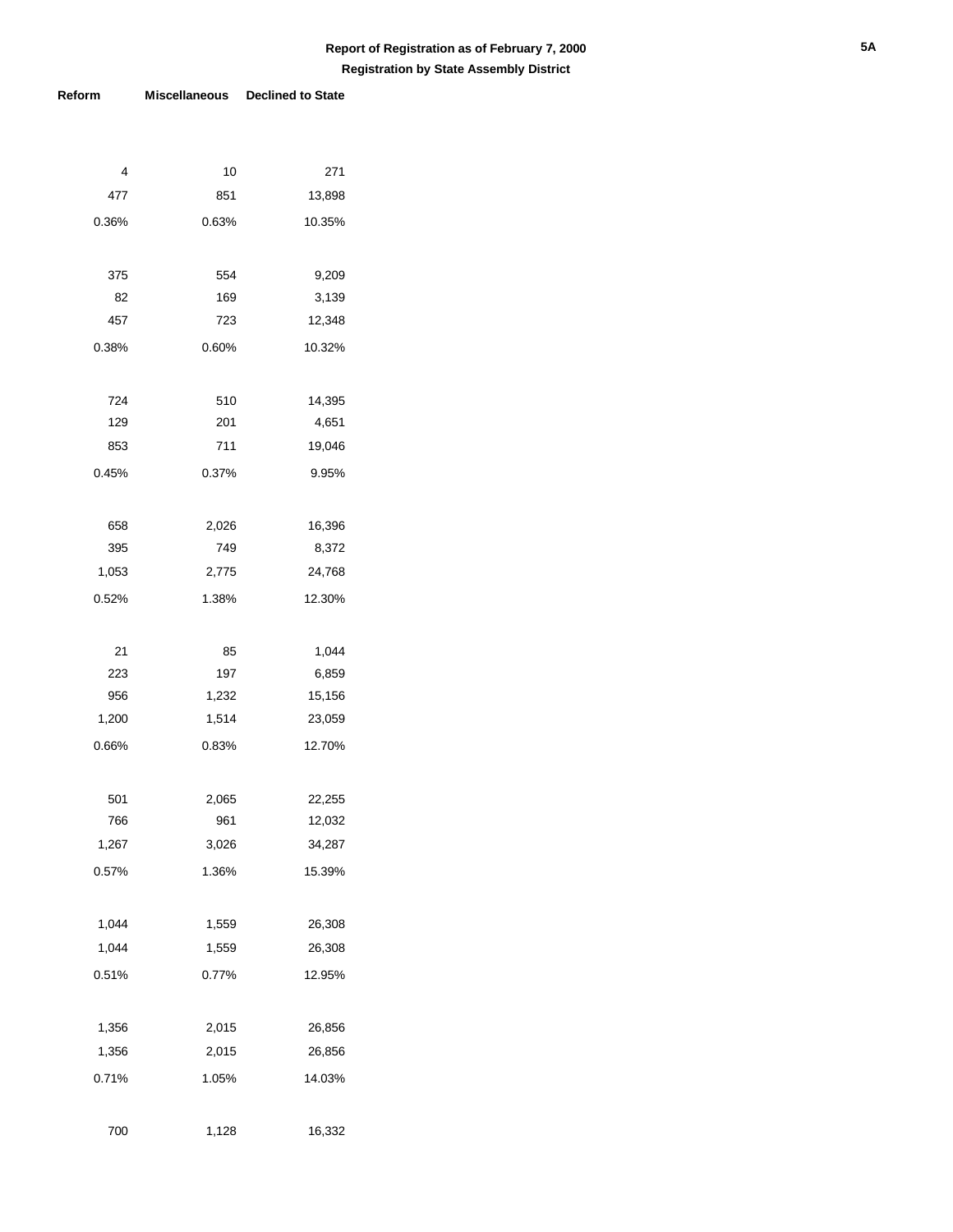|                       | <b>Total</b><br>Registered | <b>Democratic</b> | Republican | American<br>Independent | Green | Libertarian | <b>Natural Law</b> |
|-----------------------|----------------------------|-------------------|------------|-------------------------|-------|-------------|--------------------|
| State Assembly 038    |                            |                   |            |                         |       |             |                    |
| Ventura               | 85,895                     | 28,731            | 40,831     | 2,082                   | 355   | 528         | 203                |
| <b>District Total</b> | 209,952                    | 82,125            | 89,770     | 4,094                   | 924   | 1,227       | 487                |
| Percent               |                            | 39.12%            | 42.76%     | 1.95%                   | 0.44% | 0.58%       | 0.23%              |
| State Assembly 039    |                            |                   |            |                         |       |             |                    |
| Los Angeles           | 113,583                    | 69,650            | 22,802     | 2,105                   | 415   | 513         | 393                |
| <b>District Total</b> | 113,583                    | 69,650            | 22,802     | 2,105                   | 415   | 513         | 393                |
| Percent               |                            | 61.32%            | 20.08%     | 1.85%                   | 0.37% | 0.45%       | 0.35%              |
| State Assembly 040    |                            |                   |            |                         |       |             |                    |
| Los Angeles           | 154,485                    | 83,104            | 40,111     | 3,144                   | 917   | 1,044       | 535                |
| <b>District Total</b> | 154,485                    | 83,104            | 40,111     | 3,144                   | 917   | 1,044       | 535                |
| Percent               |                            | 53.79%            | 25.96%     | 2.04%                   | 0.59% | 0.68%       | 0.35%              |
| State Assembly 041    |                            |                   |            |                         |       |             |                    |
| Los Angeles           | 232,214                    | 113,427           | 76,012     | 3,480                   | 1,816 | 1,388       | 767                |
| <b>District Total</b> | 232,214                    | 113,427           | 76,012     | 3,480                   | 1,816 | 1,388       | 767                |
| Percent               |                            | 48.85%            | 32.73%     | 1.50%                   | 0.78% | 0.60%       | 0.33%              |
| State Assembly 042    |                            |                   |            |                         |       |             |                    |
| Los Angeles           | 222,486                    | 123,480           | 49,829     | 3,410                   | 1,667 | 1,545       | 890                |
| <b>District Total</b> | 222,486                    | 123,480           | 49,829     | 3,410                   | 1,667 | 1,545       | 890                |
| Percent               |                            | 55.50%            | 22.40%     | 1.53%                   | 0.75% | 0.69%       | 0.40%              |
| State Assembly 043    |                            |                   |            |                         |       |             |                    |
| Los Angeles           | 173,853                    | 77,838            | 59,497     | 3,103                   | 980   | 1,179       | 455                |
| <b>District Total</b> | 173,853                    | 77,838            | 59,497     | 3,103                   | 980   | 1,179       | 455                |
| Percent               |                            | 44.77%            | 34.22%     | 1.78%                   | 0.56% | 0.68%       | 0.26%              |
| State Assembly 044    |                            |                   |            |                         |       |             |                    |
| Los Angeles           | 208,411                    | 92,251            | 78,340     | 3,091                   | 1,233 | 1,249       | 711                |
| <b>District Total</b> | 208,411                    | 92,251            | 78,340     | 3,091                   | 1,233 | 1,249       | 711                |
| Percent               |                            | 44.26%            | 37.59%     | 1.48%                   | 0.59% | 0.60%       | 0.34%              |
| State Assembly 045    |                            |                   |            |                         |       |             |                    |
| Los Angeles           | 108,629                    | 67,479            | 17,728     | 1,797                   | 851   | 650         | 568                |
| <b>District Total</b> | 108,629                    | 67,479            | 17,728     | 1,797                   | 851   | 650         | 568                |
| Percent               |                            | 62.12%            | 16.32%     | 1.65%                   | 0.78% | 0.60%       | 0.52%              |
| State Assembly 046    |                            |                   |            |                         |       |             |                    |
| Los Angeles           | 68,211                     | 43,603            | 10,312     | 1,151                   | 391   | 316         | 415                |
| <b>District Total</b> | 68,211                     | 43,603            | 10,312     | 1,151                   | 391   | 316         | 415                |
| Percent               |                            | 63.92%            | 15.12%     | 1.69%                   | 0.57% | 0.46%       | 0.61%              |
| State Assembly 047    |                            |                   |            |                         |       |             |                    |
| Los Angeles           | 186,199                    | 131,202           | 23,571     | 2,478                   | 1,075 | 662         | 1,948              |
| <b>District Total</b> | 186,199                    | 131,202           | 23,571     | 2,478                   | 1,075 | 662         | 1,948              |
| Percent               |                            | 70.46%            | 12.66%     | 1.33%                   | 0.58% | 0.36%       | 1.05%              |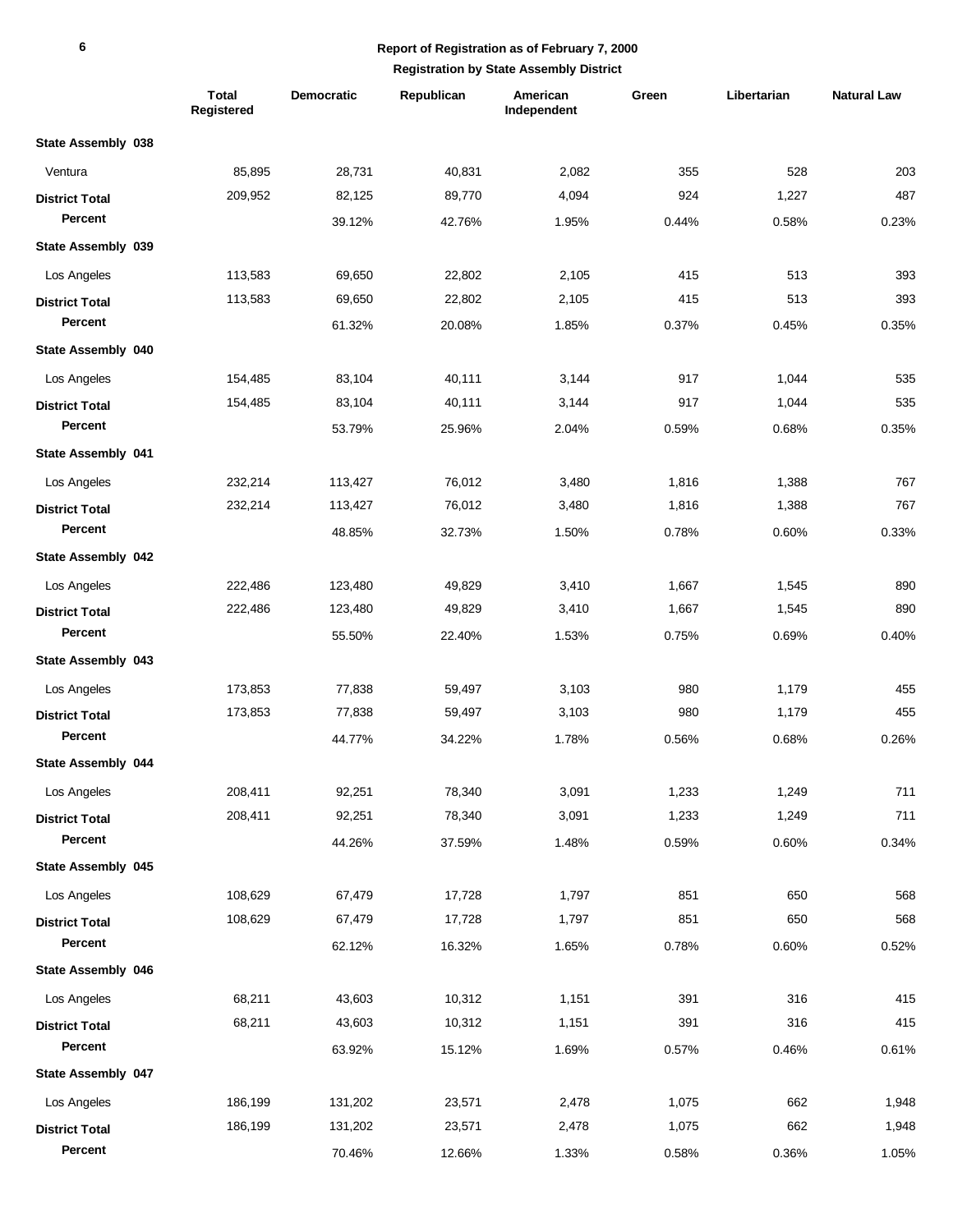| 490   | 783   | 11,892 |
|-------|-------|--------|
| 1,190 | 1,911 | 28,224 |
| 0.57% | 0.91% | 13.44% |
|       |       |        |
| 482   | 1,465 | 15,758 |
| 482   | 1,465 | 15,758 |
| 0.42% | 1.29% | 13.87% |
|       |       |        |
| 990   | 1,777 | 22,863 |
| 990   | 1,777 | 22,863 |
| 0.64% | 1.15% | 14.80% |
|       |       |        |
| 1,834 | 2,066 | 31,424 |
| 1,834 | 2,066 | 31,424 |
| 0.79% | 0.89% | 13.53% |
|       |       |        |
| 1,514 | 2,272 | 37,879 |
| 1,514 | 2,272 | 37,879 |
| 0.68% | 1.02% | 17.03% |
|       |       |        |
| 1,129 | 1,682 | 27,990 |
| 1,129 | 1,682 | 27,990 |
| 0.65% | 0.97% | 16.10% |
|       |       |        |
| 988   | 1,745 | 28,803 |
| 988   | 1,745 | 28,803 |
| 0.47% | 0.84% | 13.82% |
|       |       |        |
| 405   | 1,731 | 17,420 |
| 405   | 1,731 | 17,420 |
| 0.37% | 1.59% | 16.04% |
|       |       |        |
| 249   | 1,065 | 10,709 |
| 249   | 1,065 | 10,709 |
| 0.37% | 1.56% | 15.70% |
|       |       |        |
| 1,142 | 1,819 | 22,302 |
| 1,142 | 1,819 | 22,302 |
| 0.61% | 0.98% | 11.98% |
|       |       |        |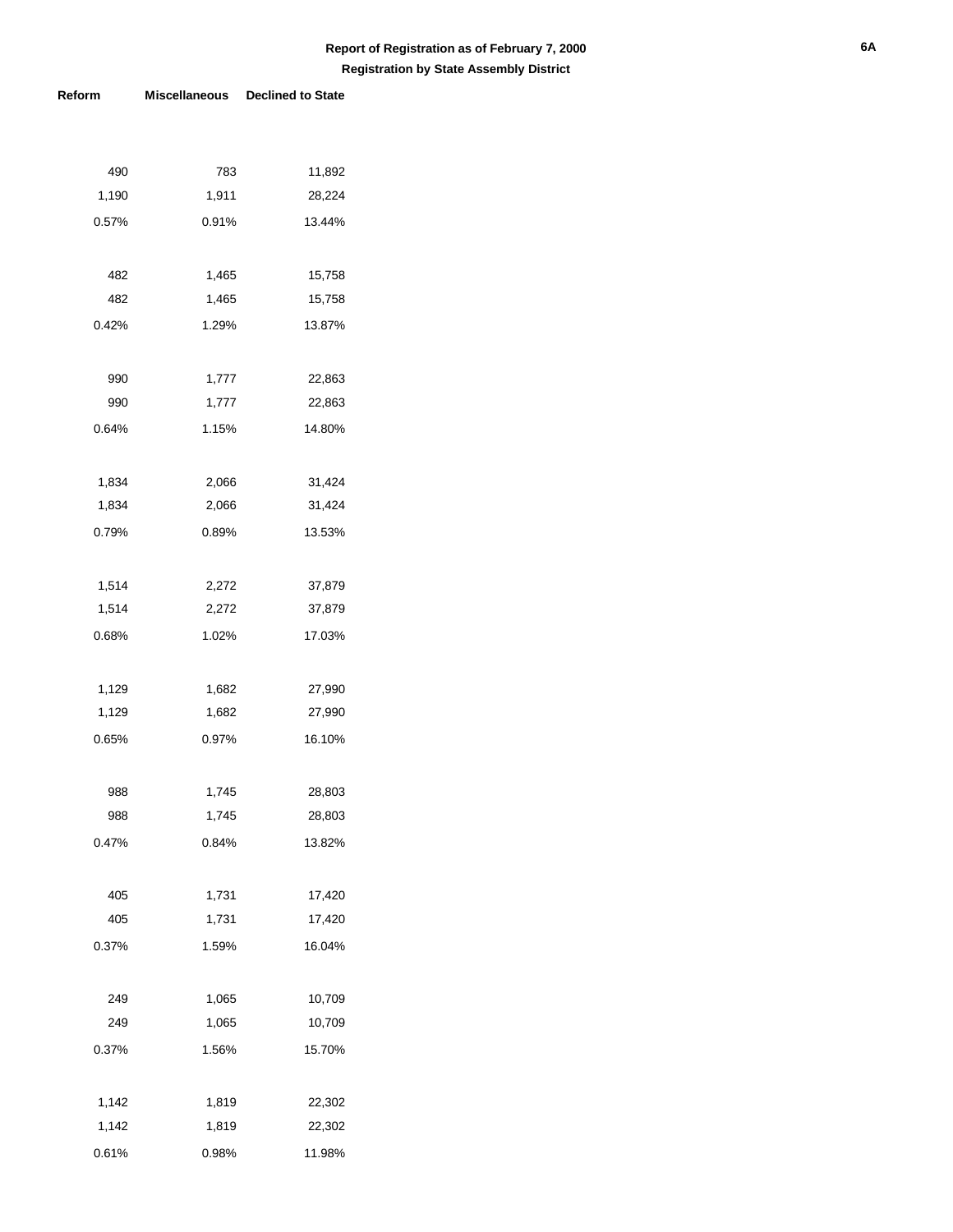### **Report of Registration as of February 7, 2000**

|                       | <b>Total</b><br>Registered | <b>Democratic</b> | Republican | American<br>Independent | Green | Libertarian | <b>Natural Law</b> |
|-----------------------|----------------------------|-------------------|------------|-------------------------|-------|-------------|--------------------|
| State Assembly 048    |                            |                   |            |                         |       |             |                    |
| Los Angeles           | 112.731                    | 89,048            | 6,989      | 1,664                   | 798   | 201         | 2,630              |
| <b>District Total</b> | 112,731                    | 89,048            | 6,989      | 1,664                   | 798   | 201         | 2,630              |
| Percent               |                            | 78.99%            | 6.20%      | 1.48%                   | 0.71% | 0.18%       | 2.33%              |
| State Assembly 049    |                            |                   |            |                         |       |             |                    |
| Los Angeles           | 129,665                    | 74,604            | 27,829     | 2,115                   | 459   | 433         | 448                |
| <b>District Total</b> | 129,665                    | 74,604            | 27,829     | 2,115                   | 459   | 433         | 448                |
| Percent               |                            | 57.54%            | 21.46%     | 1.63%                   | 0.35% | 0.33%       | 0.35%              |
| State Assembly 050    |                            |                   |            |                         |       |             |                    |
| Los Angeles           | 82,683                     | 56,972            | 11,228     | 1,570                   | 216   | 305         | 629                |
| <b>District Total</b> | 82,683                     | 56,972            | 11,228     | 1,570                   | 216   | 305         | 629                |
| Percent               |                            | 68.90%            | 13.58%     | 1.90%                   | 0.26% | 0.37%       | 0.76%              |
| State Assembly 051    |                            |                   |            |                         |       |             |                    |
| Los Angeles           | 149,736                    | 99,943            | 23,624     | 2,521                   | 714   | 568         | 3,442              |
| <b>District Total</b> | 149,736                    | 99,943            | 23,624     | 2,521                   | 714   | 568         | 3,442              |
| Percent               |                            | 66.75%            | 15.78%     | 1.68%                   | 0.48% | 0.38%       | 2.30%              |
| State Assembly 052    |                            |                   |            |                         |       |             |                    |
| Los Angeles           | 125,922                    | 91,043            | 12,943     | 2,270                   | 1,205 | 332         | 3,668              |
| <b>District Total</b> | 125,922                    | 91,043            | 12,943     | 2,270                   | 1,205 | 332         | 3,668              |
| Percent               |                            | 72.30%            | 10.28%     | 1.80%                   | 0.96% | 0.26%       | 2.91%              |
| State Assembly 053    |                            |                   |            |                         |       |             |                    |
| Los Angeles           | 224,640                    | 92,406            | 85,443     | 3,905                   | 1,565 | 1,609       | 835                |
| <b>District Total</b> | 224,640                    | 92,406            | 85,443     | 3,905                   | 1,565 | 1,609       | 835                |
| Percent               |                            | 41.14%            | 38.04%     | 1.74%                   | 0.70% | 0.72%       | 0.37%              |
| State Assembly 054    |                            |                   |            |                         |       |             |                    |
| Los Angeles           | 204,037                    | 90,450            | 75,457     | 3,589                   | 1,522 | 1,282       | 1,056              |
| <b>District Total</b> | 204,037                    | 90,450            | 75,457     | 3,589                   | 1,522 | 1,282       | 1,056              |
| Percent               |                            | 44.33%            | 36.98%     | 1.76%                   | 0.75% | 0.63%       | 0.52%              |
| State Assembly 055    |                            |                   |            |                         |       |             |                    |
| Los Angeles           | 133,522                    | 85,552            | 22,610     | 2,458                   | 945   | 490         | 2,150              |
| <b>District Total</b> | 133,522                    | 85,552            | 22,610     | 2,458                   | 945   | 490         | 2,150              |
| Percent               |                            | 64.07%            | 16.93%     | 1.84%                   | 0.71% | 0.37%       | 1.61%              |
| State Assembly 056    |                            |                   |            |                         |       |             |                    |
| Los Angeles           | 182,750                    | 91,599            | 60,099     | 3,298                   | 608   | 773         | 942                |
| <b>District Total</b> | 182,750                    | 91,599            | 60,099     | 3,298                   | 608   | 773         | 942                |
| Percent               |                            | 50.12%            | 32.89%     | 1.80%                   | 0.33% | 0.42%       | 0.52%              |
| State Assembly 057    |                            |                   |            |                         |       |             |                    |
| Los Angeles           | 123,560                    | 68,567            | 30,535     | 2,561                   | 300   | 474         | 479                |
| <b>District Total</b> | 123,560                    | 68,567            | 30,535     | 2,561                   | 300   | 474         | 479                |
| Percent               |                            | 55.49%            | 24.71%     | 2.07%                   | 0.24% | 0.38%       | 0.39%              |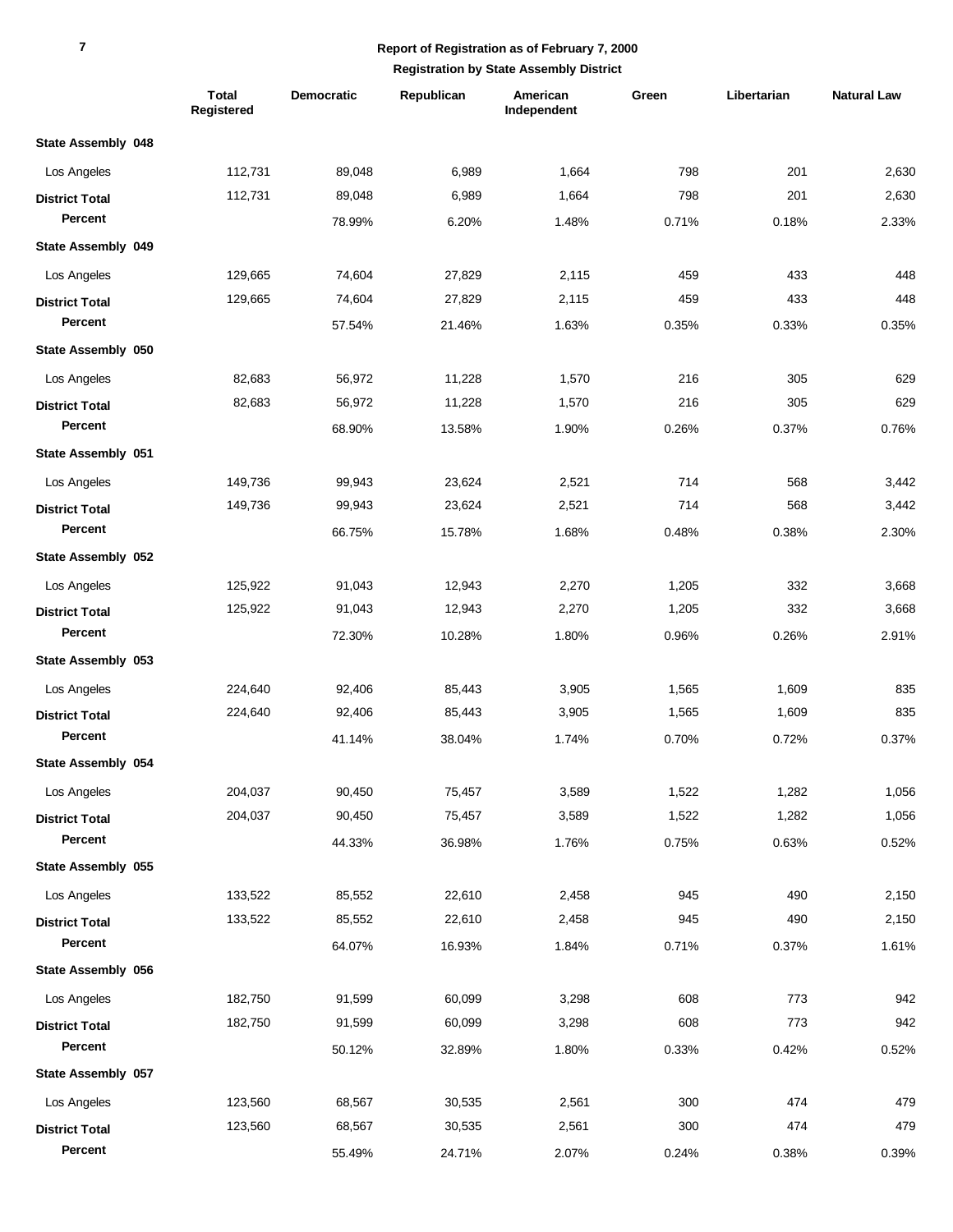| 542   | 1,226 | 9,633  |
|-------|-------|--------|
| 542   | 1,226 | 9,633  |
| 0.48% | 1.09% | 8.55%  |
|       |       |        |
| 413   | 1,587 | 21,777 |
| 413   | 1,587 | 21,777 |
| 0.32% | 1.22% | 16.79% |
|       |       |        |
| 216   | 1,093 | 10,454 |
| 216   | 1,093 | 10,454 |
| 0.26% | 1.32% | 12.64% |
|       |       |        |
| 873   | 1,548 | 16,503 |
| 873   | 1,548 | 16,503 |
| 0.58% | 1.03% | 11.02% |
|       |       |        |
| 476   | 1,574 | 12,411 |
| 476   | 1,574 | 12,411 |
| 0.38% | 1.25% | 9.86%  |
|       |       |        |
| 1,511 | 1,956 | 35,410 |
| 1,511 | 1,956 | 35,410 |
| 0.67% | 0.87% | 15.76% |
|       |       |        |
| 1,014 | 2,021 | 27,646 |
| 1,014 | 2,021 | 27,646 |
| 0.50% | 0.99% | 13.55% |
|       |       |        |
| 529   | 1,632 | 17,156 |
| 529   | 1,632 | 17,156 |
| 0.40% | 1.22% | 12.85% |
|       |       |        |
| 641   | 1,537 | 23,253 |
| 641   | 1,537 | 23,253 |
| 0.35% | 0.84% | 12.72% |
|       |       |        |
| 312   | 1,509 | 18,823 |
| 312   | 1,509 | 18,823 |
| 0.25% | 1.22% | 15.23% |
|       |       |        |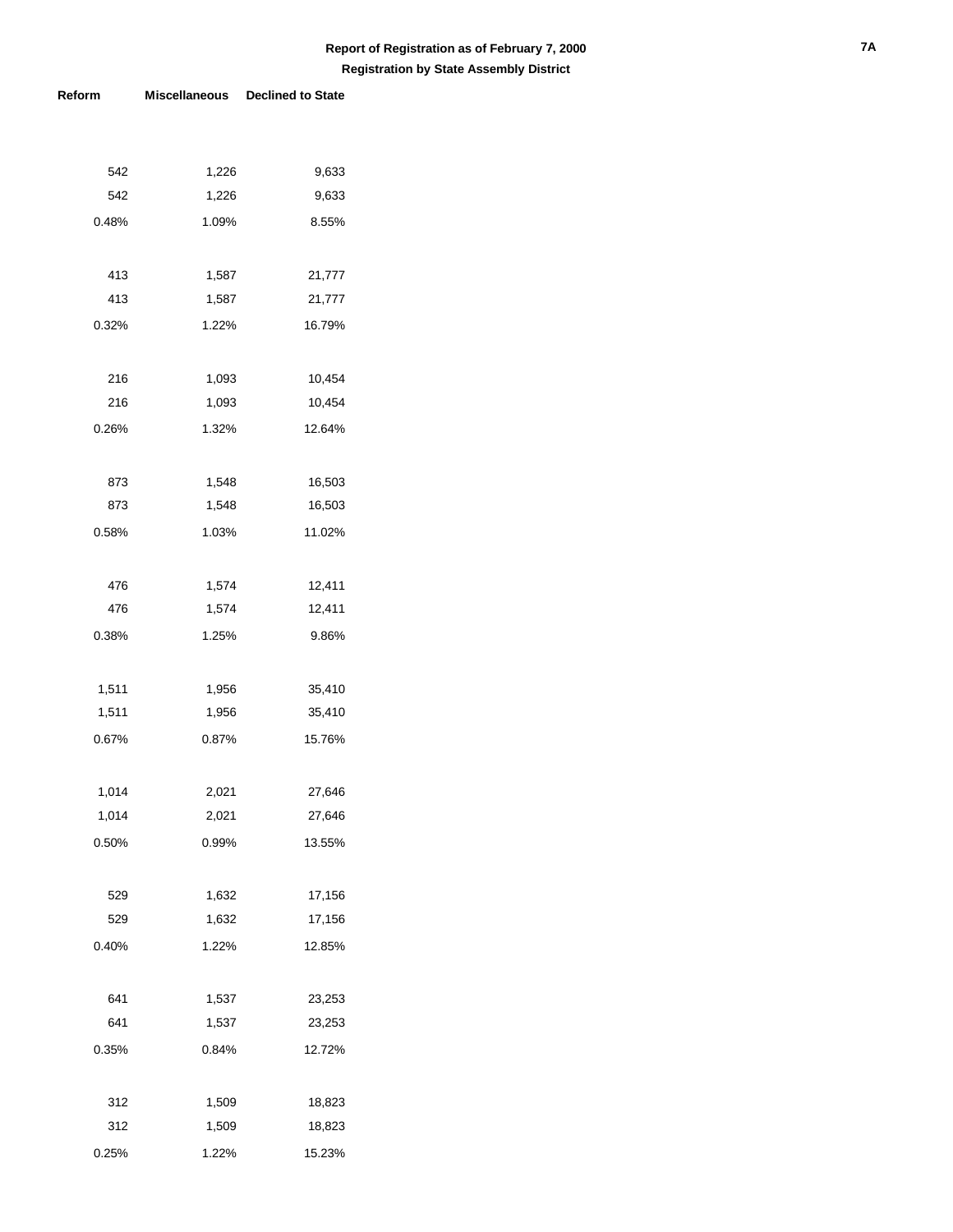## **Report of Registration as of February 7, 2000**

|                       | <b>Total</b><br>Registered | <b>Democratic</b> | Republican | American<br>Independent | Green | Libertarian | <b>Natural Law</b> |
|-----------------------|----------------------------|-------------------|------------|-------------------------|-------|-------------|--------------------|
| State Assembly 058    |                            |                   |            |                         |       |             |                    |
| Los Angeles           | 149,143                    | 91,767            | 33,733     | 2,637                   | 394   | 478         | 593                |
| <b>District Total</b> | 149,143                    | 91,767            | 33,733     | 2,637                   | 394   | 478         | 593                |
| Percent               |                            | 61.53%            | 22.62%     | 1.77%                   | 0.26% | 0.32%       | 0.40%              |
| State Assembly 059    |                            |                   |            |                         |       |             |                    |
| Los Angeles           | 198,242                    | 76,519            | 85,698     | 3,604                   | 1,039 | 966         | 698                |
| <b>District Total</b> | 198,242                    | 76,519            | 85,698     | 3,604                   | 1,039 | 966         | 698                |
| Percent               |                            | 38.60%            | 43.23%     | 1.82%                   | 0.52% | 0.49%       | 0.35%              |
| State Assembly 060    |                            |                   |            |                         |       |             |                    |
| Los Angeles           | 175,693                    | 75,111            | 67,262     | 3,258                   | 446   | 734         | 605                |
| <b>District Total</b> | 175,693                    | 75,111            | 67,262     | 3,258                   | 446   | 734         | 605                |
| Percent               |                            | 42.75%            | 38.28%     | 1.85%                   | 0.25% | 0.42%       | 0.34%              |
| State Assembly 061    |                            |                   |            |                         |       |             |                    |
| Los Angeles           | 20,887                     | 12,127            | 4,432      | 497                     | 107   | 110         | 89                 |
| San Bernardino        | 114,436                    | 49,084            | 45,718     | 2,593                   | 347   | 521         | 462                |
| <b>District Total</b> | 135,323                    | 61,211            | 50,150     | 3,090                   | 454   | 631         | 551                |
| Percent               |                            | 45.23%            | 37.06%     | 2.28%                   | 0.34% | 0.47%       | 0.41%              |
| State Assembly 062    |                            |                   |            |                         |       |             |                    |
| San Bernardino        | 132,938                    | 76,341            | 36,496     | 3,006                   | 267   | 507         | 384                |
| <b>District Total</b> | 132,938                    | 76,341            | 36,496     | 3,006                   | 267   | 507         | 384                |
| Percent               |                            | 57.43%            | 27.45%     | 2.26%                   | 0.20% | 0.38%       | 0.29%              |
| State Assembly 063    |                            |                   |            |                         |       |             |                    |
| San Bernardino        | 200,850                    | 79,583            | 89,958     | 4,531                   | 654   | 877         | 512                |
| <b>District Total</b> | 200,850                    | 79,583            | 89,958     | 4,531                   | 654   | 877         | 512                |
| Percent               |                            | 39.62%            | 44.79%     | 2.26%                   | 0.33% | 0.44%       | 0.25%              |
| State Assembly 064    |                            |                   |            |                         |       |             |                    |
| Riverside             | 158,158                    | 60,610            | 72,866     | 3,376                   | 542   | 1,046       | 671                |
| <b>District Total</b> | 158,158                    | 60,610            | 72,866     | 3,376                   | 542   | 1,046       | 671                |
| Percent               |                            | 38.32%            | 46.07%     | 2.13%                   | 0.34% | 0.66%       | 0.42%              |
| State Assembly 065    |                            |                   |            |                         |       |             |                    |
| Riverside             | 112,895                    | 45,601            | 49,757     | 2,673                   | 264   | 732         | 282                |
| San Bernardino        | 65,298                     | 21,226            | 32,435     | 2,003                   | 262   | 443         | 77                 |
| <b>District Total</b> | 178,193                    | 66,827            | 82,192     | 4,676                   | 526   | 1,175       | 359                |
| Percent               |                            | 37.50%            | 46.13%     | 2.62%                   | 0.30% | 0.66%       | 0.20%              |
| State Assembly 066    |                            |                   |            |                         |       |             |                    |
| Riverside             | 189,532                    | 61,107            | 97,512     | 4,541                   | 463   | 1,109       | 339                |
| San Diego             | 45,468                     | 11,368            | 25,526     | 1,044                   | 156   | 349         | 147                |
| <b>District Total</b> | 235,000                    | 72,475            | 123,038    | 5,585                   | 619   | 1,458       | 486                |
| Percent               |                            | 30.84%            | 52.36%     | 2.38%                   | 0.26% | 0.62%       | 0.21%              |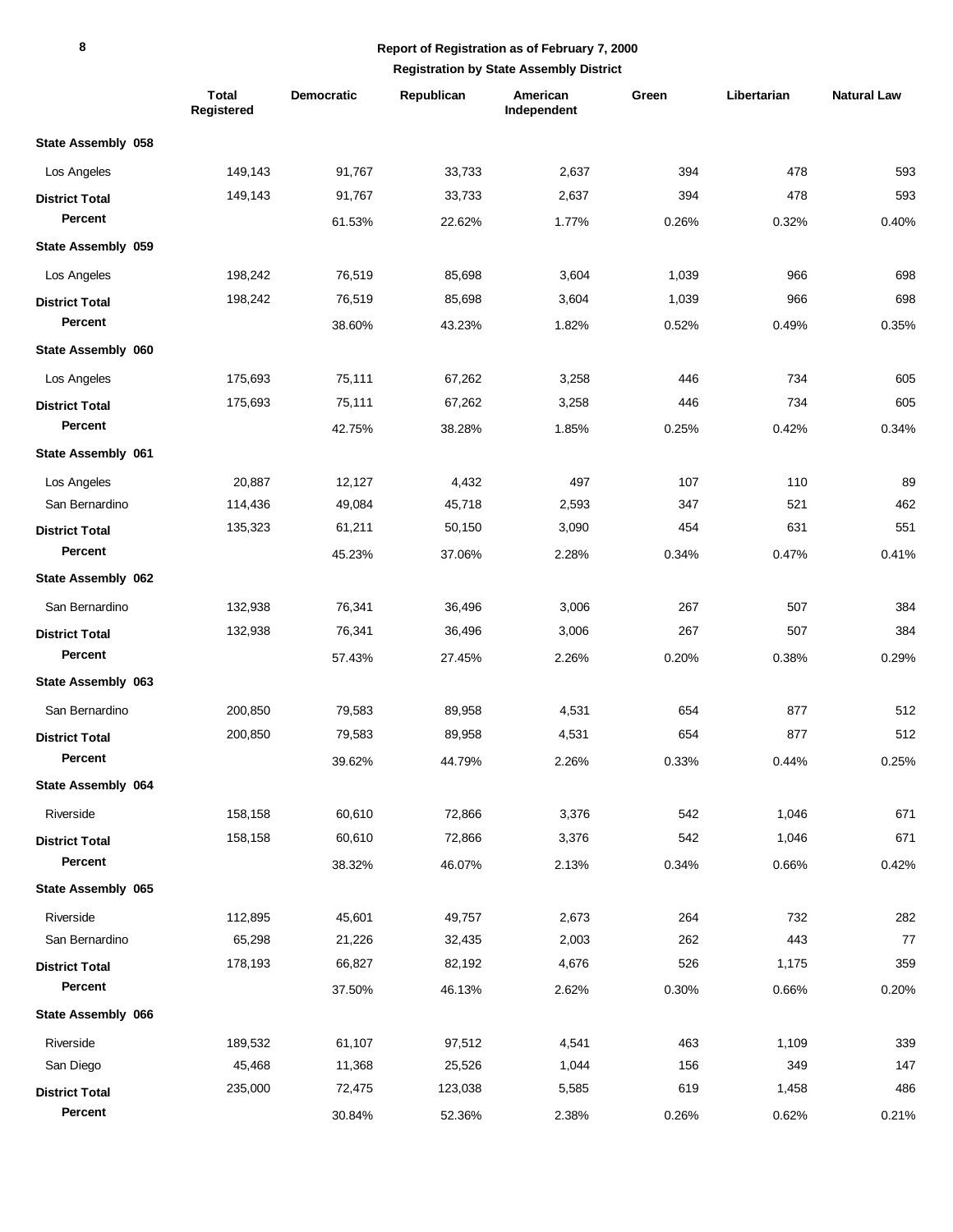| 418   | 1,385 | 17,738 |
|-------|-------|--------|
| 418   | 1,385 | 17,738 |
| 0.28% | 0.93% | 11.89% |
|       |       |        |
| 778   | 1,577 | 27,363 |
| 778   | 1,577 | 27,363 |
| 0.39% | 0.80% | 13.80% |
|       |       |        |
| 624   | 1,372 | 26,281 |
| 624   | 1,372 | 26,281 |
| 0.36% | 0.78% | 14.96% |
|       |       |        |
| 47    | 325   | 3,153  |
| 418   | 1,131 | 14,162 |
| 465   | 1,456 | 17,315 |
| 0.34% | 1.08% | 12.80% |
|       |       |        |
| 947   | 1,390 | 13,600 |
| 947   | 1,390 | 13,600 |
| 0.71% | 1.05% | 10.23% |
|       |       |        |
| 1,419 | 1,581 | 21,735 |
| 1,419 | 1,581 | 21,735 |
| 0.71% | 0.79% | 10.82% |
|       |       |        |
| 889   | 1,808 | 16,350 |
| 889   | 1,808 | 16,350 |
| 0.56% | 1.14% | 10.34% |
|       |       |        |
| 676   | 1,343 | 11,567 |
| 587   | 606   | 7,659  |
| 1,263 | 1,949 | 19,226 |
| 0.71% | 1.09% | 10.79% |
|       |       |        |
| 1,412 | 2,020 | 21,029 |
| 403   | 206   | 6,269  |
| 1,815 | 2,226 | 27,298 |
| 0.77% | 0.95% | 11.62% |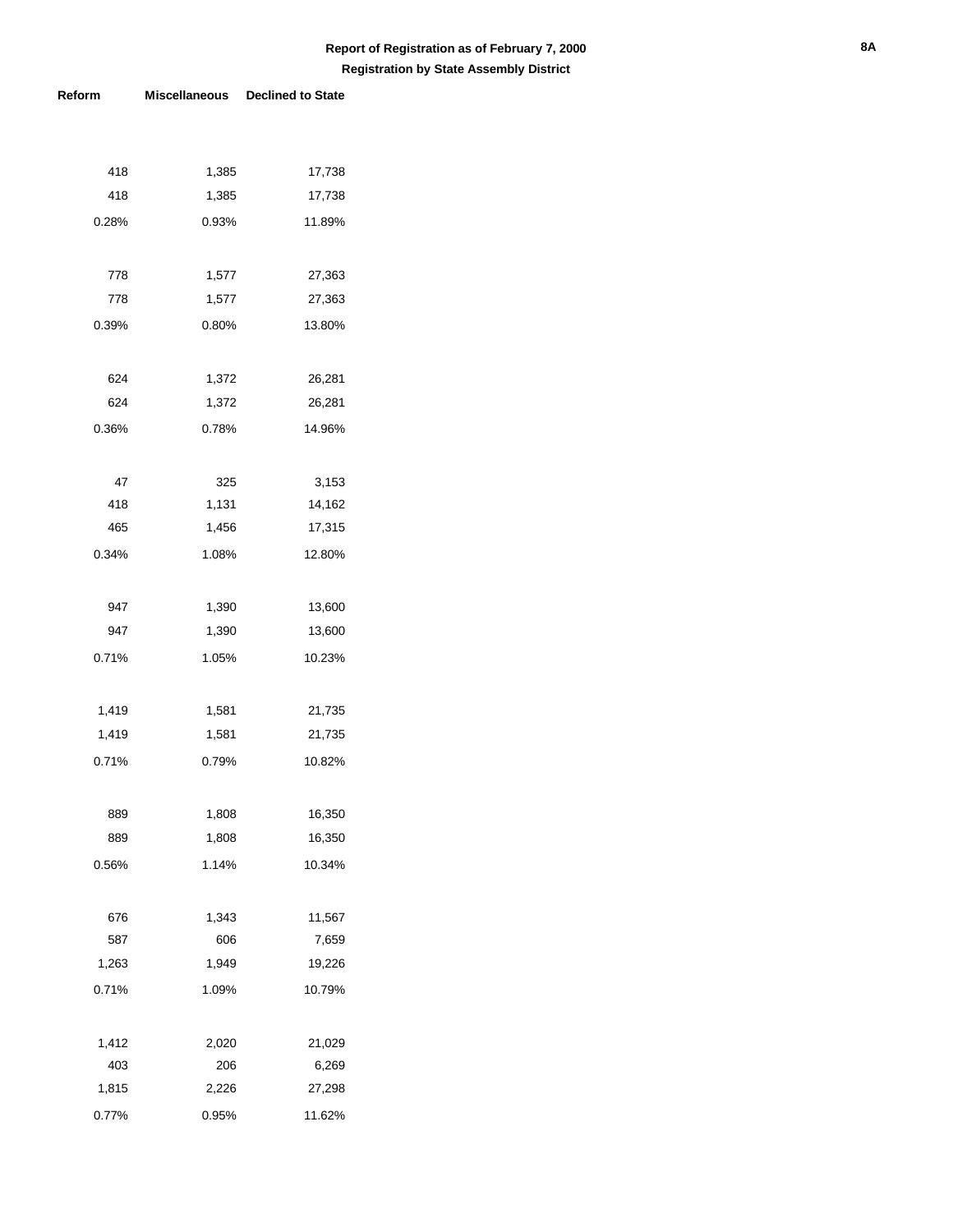|                       | <b>Total</b><br>Registered | Democratic | Republican | American<br>Independent | Green | Libertarian | <b>Natural Law</b> |
|-----------------------|----------------------------|------------|------------|-------------------------|-------|-------------|--------------------|
| State Assembly 067    |                            |            |            |                         |       |             |                    |
| Orange                | 211,847                    | 67,893     | 104,117    | 4,096                   | 845   | 1,663       | 1,134              |
| <b>District Total</b> | 211,847                    | 67,893     | 104,117    | 4,096                   | 845   | 1,663       | 1,134              |
| Percent               |                            | 32.05%     | 49.15%     | 1.93%                   | 0.40% | 0.79%       | 0.54%              |
| State Assembly 068    |                            |            |            |                         |       |             |                    |
| Orange                | 150,463                    | 58,220     | 62,532     | 3,427                   | 404   | 1,037       | 577                |
| <b>District Total</b> | 150,463                    | 58,220     | 62,532     | 3,427                   | 404   | 1,037       | 577                |
| Percent               |                            | 38.69%     | 41.56%     | 2.28%                   | 0.27% | 0.69%       | 0.38%              |
| State Assembly 069    |                            |            |            |                         |       |             |                    |
| Orange                | 86,278                     | 44,064     | 26,944     | 1,594                   | 239   | 518         | 429                |
| <b>District Total</b> | 86,278                     | 44,064     | 26,944     | 1,594                   | 239   | 518         | 429                |
| Percent               |                            | 51.07%     | 31.23%     | 1.85%                   | 0.28% | 0.60%       | 0.50%              |
| State Assembly 070    |                            |            |            |                         |       |             |                    |
| Orange                | 226,139                    | 64,505     | 116,442    | 4,302                   | 1,222 | 1,871       | 929                |
| <b>District Total</b> | 226,139                    | 64,505     | 116,442    | 4,302                   | 1,222 | 1,871       | 929                |
| Percent               |                            | 28.52%     | 51.49%     | 1.90%                   | 0.54% | 0.83%       | 0.41%              |
| State Assembly 071    |                            |            |            |                         |       |             |                    |
| Orange                | 240,617                    | 65,172     | 132,671    | 4,544                   | 715   | 1,526       | 543                |
| <b>District Total</b> | 240,617                    | 65,172     | 132,671    | 4,544                   | 715   | 1,526       | 543                |
| Percent               |                            | 27.09%     | 55.14%     | 1.89%                   | 0.30% | 0.63%       | 0.23%              |
| State Assembly 072    |                            |            |            |                         |       |             |                    |
| Orange                | 190,525                    | 58,769     | 99,690     | 3,566                   | 600   | 1,125       | 636                |
| <b>District Total</b> | 190,525                    | 58,769     | 99,690     | 3,566                   | 600   | 1,125       | 636                |
| Percent               |                            | 30.85%     | 52.32%     | 1.87%                   | 0.31% | 0.59%       | 0.33%              |
| State Assembly 073    |                            |            |            |                         |       |             |                    |
| Orange                | 122,706                    | 32,831     | 66,074     | 2,534                   | 485   | 817         | 361                |
| San Diego             | 84,584                     | 27,818     | 37,607     | 2,289                   | 372   | 718         | 391                |
| <b>District Total</b> | 207,290                    | 60,649     | 103,681    | 4,823                   | 857   | 1,535       | 752                |
| Percent               |                            | 29.26%     | 50.02%     | 2.33%                   | 0.41% | 0.74%       | 0.36%              |
| State Assembly 074    |                            |            |            |                         |       |             |                    |
| San Diego             | 214,451                    | 64,683     | 102,236    | 4,984                   | 1,205 | 1,680       | 1,123              |
| <b>District Total</b> | 214,451                    | 64,683     | 102,236    | 4,984                   | 1,205 | 1,680       | 1,123              |
| Percent               |                            | 30.16%     | 47.67%     | 2.32%                   | 0.56% | 0.78%       | 0.52%              |
| State Assembly 075    |                            |            |            |                         |       |             |                    |
| San Diego             | 232,155                    | 67,129     | 114,532    | 5,403                   | 777   | 1,873       | 1,409              |
| <b>District Total</b> | 232,155                    | 67,129     | 114,532    | 5,403                   | 777   | 1,873       | 1,409              |
| Percent               |                            | 28.92%     | 49.33%     | 2.33%                   | 0.33% | 0.81%       | 0.61%              |
| State Assembly 076    |                            |            |            |                         |       |             |                    |
| San Diego             | 198,997                    | 79,636     | 72,833     | 4,536                   | 1,228 | 1,704       | 2,331              |
| <b>District Total</b> | 198,997                    | 79,636     | 72,833     | 4,536                   | 1,228 | 1,704       | 2,331              |
| Percent               |                            | 40.02%     | 36.60%     | 2.28%                   | 0.62% | 0.86%       | 1.17%              |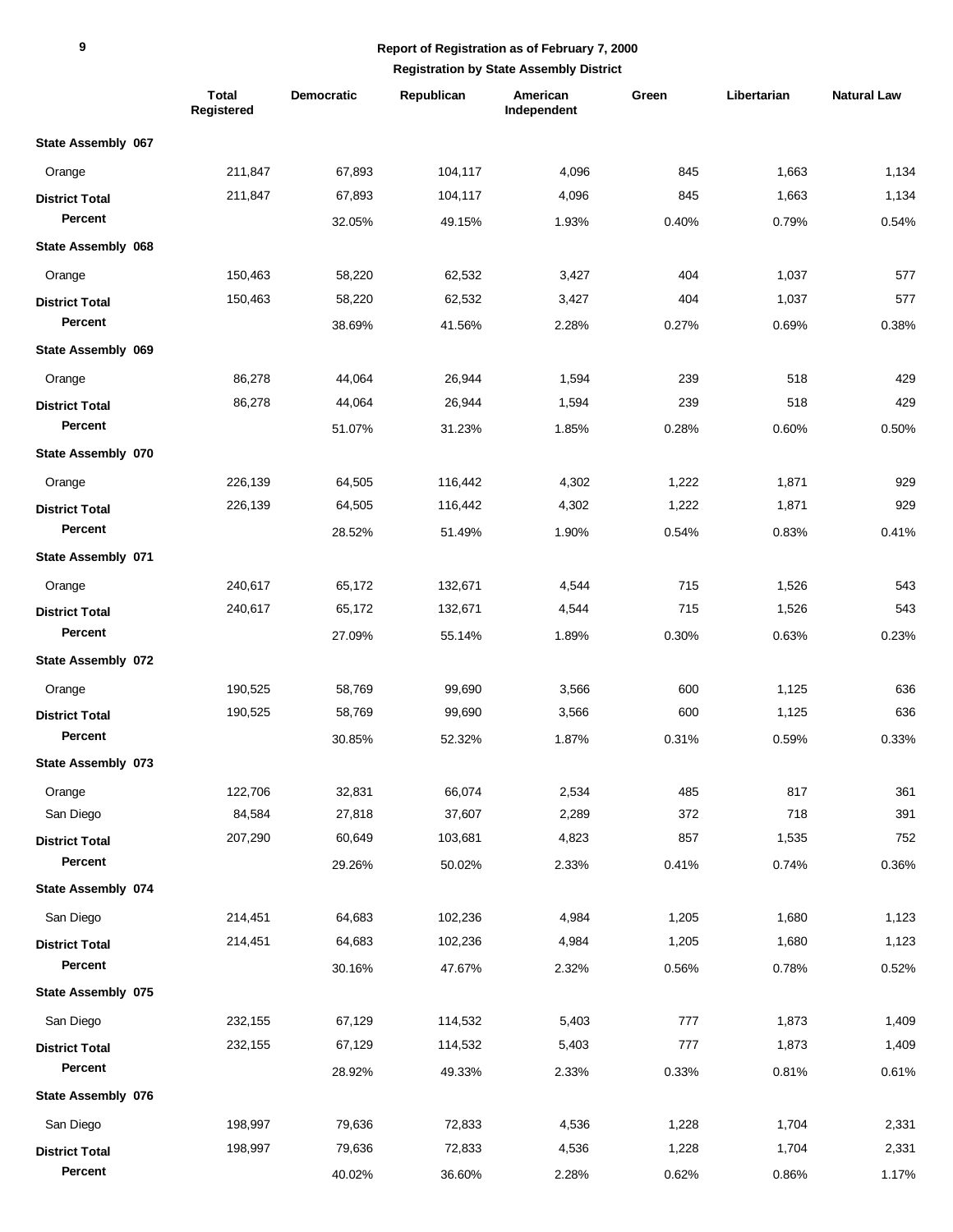| 1,597 | 1,009 | 29,493 |
|-------|-------|--------|
| 1,597 | 1,009 | 29,493 |
| 0.75% | 0.48% | 13.92% |
|       |       |        |
| 1,132 | 1,071 | 22,063 |
| 1,132 | 1,071 | 22,063 |
| 0.75% | 0.71% | 14.66% |
|       |       |        |
| 393   | 734   | 11,363 |
| 393   | 734   | 11,363 |
| 0.46% | 0.85% | 13.17% |
|       |       |        |
| 1,578 | 923   | 34,367 |
| 1,578 | 923   | 34,367 |
| 0.70% | 0.41% | 15.20% |
|       |       |        |
| 1,610 | 815   | 33,021 |
| 1,610 | 815   | 33,021 |
| 0.67% | 0.34% | 13.72% |
|       |       |        |
| 1,514 | 886   | 23,739 |
| 1,514 | 886   | 23,739 |
| 0.79% | 0.47% | 12.46% |
|       |       |        |
| 1,157 | 452   | 17,995 |
| 901   | 526   | 13,962 |
| 2,058 | 978   | 31,957 |
| 0.99% | 0.47% | 15.42% |
|       |       |        |
| 2,421 | 968   | 35,151 |
| 2,421 | 968   | 35,151 |
| 1.13% | 0.45% | 16.39% |
|       |       |        |
| 2,667 | 786   | 37,579 |
| 2,667 | 786   | 37,579 |
| 1.15% | 0.34% | 16.19% |
|       |       |        |
| 2,121 | 1,161 | 33,447 |
| 2,121 | 1,161 | 33,447 |
| 1.07% | 0.58% | 16.81% |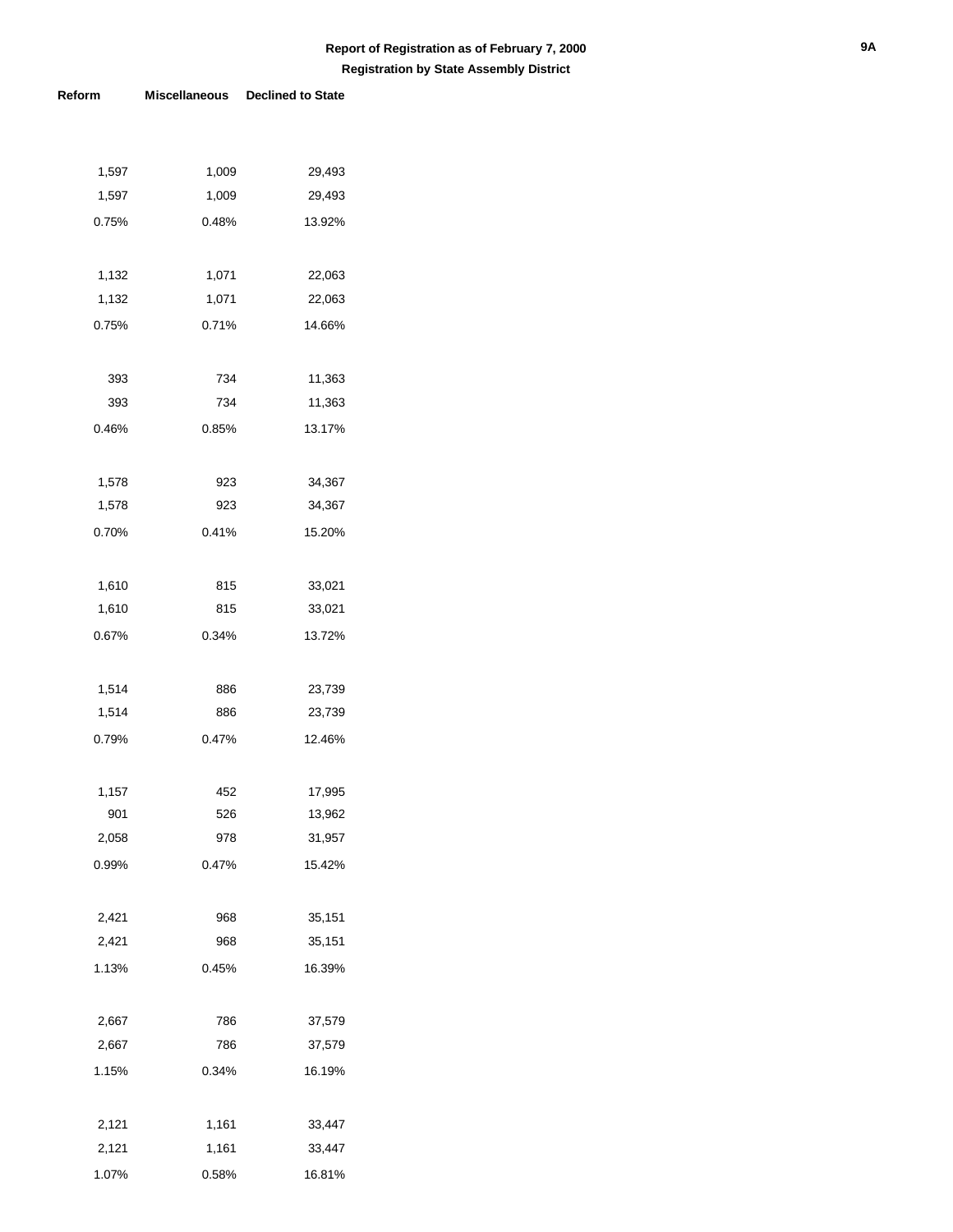$\bar{\nu}$ 

# Report of Registration as of February 7, 2000 **Registration by State Assembly District**

į,

 $\overline{\phantom{a}}$ 

 $\sim$ 

|                       | Total<br>Registered | Democratic | Republican | American<br>Independent | Green   | Libertarian | <b>Natural Law</b> |
|-----------------------|---------------------|------------|------------|-------------------------|---------|-------------|--------------------|
| State Assembly 077    |                     |            |            |                         |         |             |                    |
| San Diego             | 193,493             | 73,471     | 79,449     | 4,559                   | 686     | 1,354       | 2,433              |
| <b>District Total</b> | 193,493             | 73,471     | 79,449     | 4,559                   | 686     | 1,354       | 2,433              |
| Percent               |                     | 37.97%     | 41.06%     | 2.36%                   | 0.35%   | 0.70%       | 1.26%              |
| State Assembly 078    |                     |            |            |                         |         |             |                    |
| San Diego             | 208,770             | 77,300     | 80,103     | 5,039                   | 1,998   | 2,131       | 2,124              |
| <b>District Total</b> | 208,770             | 77,300     | 80,103     | 5,039                   | 1,998   | 2,131       | 2,124              |
| Percent               |                     | 37.03%     | 38.37%     | 2.41%                   | 0.96%   | 1.02%       | 1.02%              |
| State Assembly 079    |                     |            |            |                         |         |             |                    |
| San Diego             | 126,393             | 67,033     | 31,574     | 2,509                   | 446     | 716         | 4,273              |
| <b>District Total</b> | 126,393             | 67,033     | 31,574     | 2,509                   | 446     | 716         | 4,273              |
| Percent               |                     | 53.04%     | 24.98%     | 1.99%                   | 0.35%   | 0.57%       | 3.38%              |
| State Assembly 080    |                     |            |            |                         |         |             |                    |
| <i>Imperial</i>       | 47,639              | 25,227     | 13,994     | 1,034                   | 67      | 204         | 70                 |
| Riverside             | 124,956             | 49,499     | 54,980     | 2,594                   | 291     | 492         | 256                |
| <b>District Total</b> | 172,595             | 74,726     | 68,974     | 3,628                   | 358     | 696         | 326                |
| Percent               |                     | 43.30%     | 39.96%     | 2.10%                   | 0.21%   | 0.40%       | 0.19%              |
| <b>StateTotal</b>     | 14,631,805          | 6,684,668  | 5,140,951  | 295,387                 | 108,904 | 87,183      | 62,183             |
| Percent               |                     | 45.69%     | 35.14%     | 2.02%                   | 0.74%   | 0.60%       | 0.42%              |